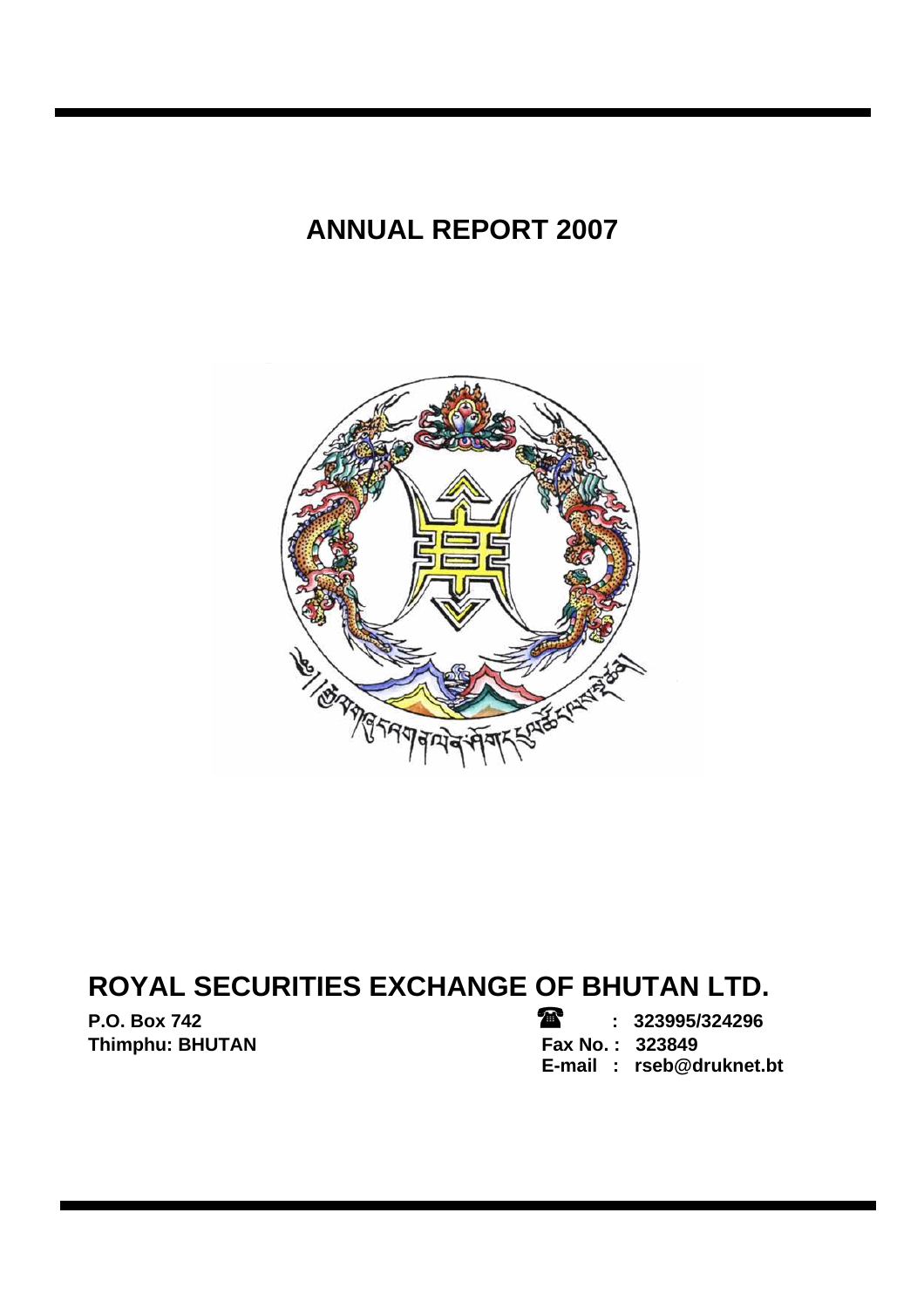# *CONTENTS*

# **I. BOARD OF DIRECTORS**

- **II. MANAGEMENT**
- **III. DIRECTOR'S REPORT**

### **IV. MARKET HIGHLIGHT**

- ¾ *Information on listed companies:*
- ¾ *Traded Value:* 
	- → *In primary market*
	- → *In secondary market*

# ¾ *Traded Volumes:*

- o *In primary market*
- o *In secondary market*
- o *Brokers' Performances*

#### **SECURITIES RECORDS IN THE CENTRAL DEPOSITORY RMA DISCOUNT BILLS RGOB BONDS FINANCIAL STATEMENTS**

- ¾ *Balance Sheet*
- ¾ *Profit and Loss Account*

# NOTIFICATIONS:

- *I. Notifications on Record dates*
- *II. Notification on shareholders participation in AGM*
- *III. Notification on Proposed dividends*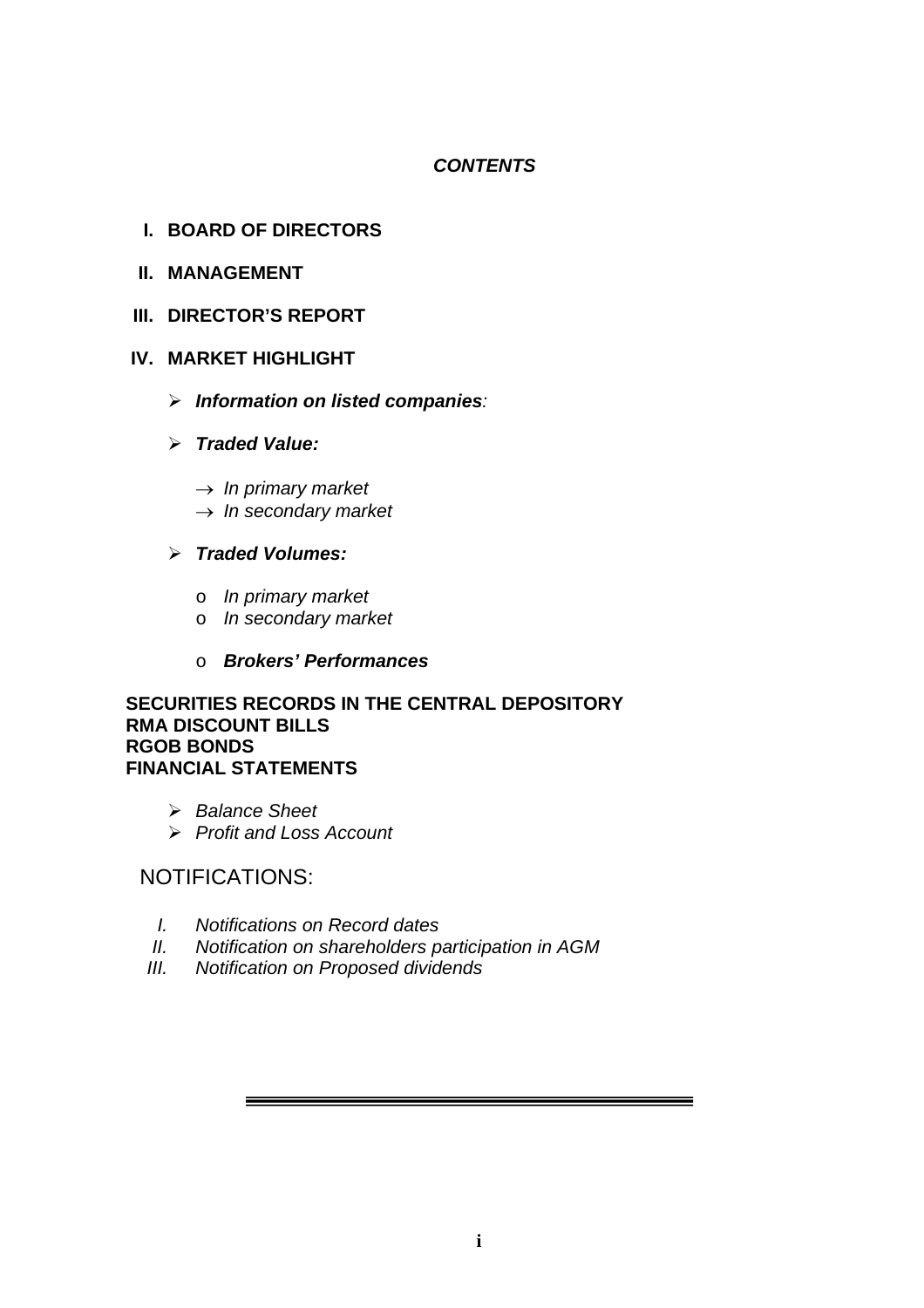# **I. BOARD OF DIRECTORS**

- 1. Mr. Daw Tenzin, Managing Director, Royal Monetary Authority Chairman
- 2. Mr. Kipchu Tshering, MD, BNB/Chairman, BNB Securities Ltd Director
- 3. Mr. Nawang Gyetse, MD., Drook Securities Ltd. Director
- 4. Mr. Namgyal Lhendup, MD, RICB/ Chairman, RICB Securities Ltd. Director
- 5. Mr. G.P Sharma, CEO., BOB Securities Ltd. Director
- 6. Mr. Sangay Wangdi, Director, DOI, Ministry of Economic Affairs Director
- 7. Mr. T. Yezer, CEO., RSEB Member Secretary

#### **II. Management**

- 1. Mr. Tashi Yezer, Chief Executive Officer
- 2. Mr. Dophu Dorii, Manager
- 3. Mr. Nawang Lhendup, In-charge (Central Depository)
- 4. Ms. Khandu Wangmo, Programmer (Trading)
- 5. Mr. Pema Lhendup, Accountant
- 6. Dawa Dakpa, Trainee officer
- 7. Mr. Dil Kumar Rai, Support staff
- 8. Mr. Kezang Dorji, Support staff

| <b>Brokerage Firms</b>                                                                                                            |                                                                                                                 |  |  |  |  |  |  |  |  |  |  |
|-----------------------------------------------------------------------------------------------------------------------------------|-----------------------------------------------------------------------------------------------------------------|--|--|--|--|--|--|--|--|--|--|
| 1. RICB Securities Ltd.<br>C/o Royal Insurance Corporation of Bhutan Ltd.,<br>Phuentsholing, Bhutan<br>Tel. # 975-2-322426/323993 | 2. BNB Securities Ltd.<br>c/o Bhutan National Bank Ltd.,<br>Thimphu, Bhutan<br>Tel. # 975-2- 322765/322767      |  |  |  |  |  |  |  |  |  |  |
| 3 BOB Securities Ltd.<br>C/o Bank of Bhutan Ltd.,<br>Thimphu Branch, Thimphu<br>Tel. #975-2-322266                                | <b>Drook Securities Ltd.</b><br>4<br>c/o Bhutan Dev. Finance Corporation Ltd.,<br>Thimphu<br>Tel. #975-2-322579 |  |  |  |  |  |  |  |  |  |  |

- 
- 

- 
-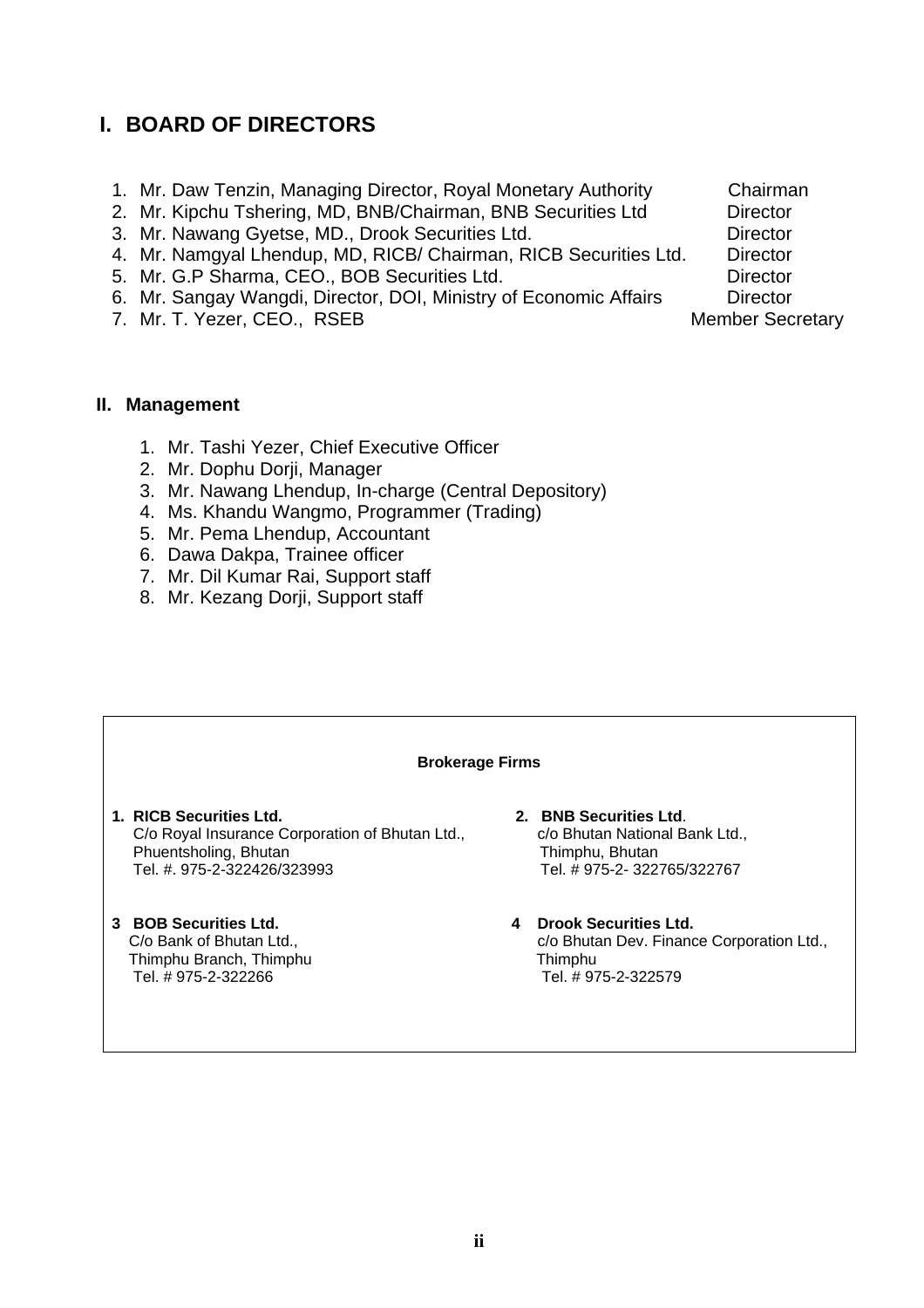## **III. Directors' Report 2007**

#### **1. Primary Market**

Until the year 2000 the primary market remained un-regulated under the primary laws of the country. However, any initial public offerings (IPO's) emerging in the market at such juncture then, were handled by the RSEB until the revised Companies Act of the Kingdom 2000 was equipped to regulate the Primary Market. Thereafter, in shifting responsibilities of regulating the IPOs to the Registrar of companies under the Companies Act 2000 it demanded a closer working relationship between the Ministry of Economic Affairs and the RSEB to enhance the proper regulation of the prospectus. Currently, the RSEB only sends its observations to the Office of the Registrar of Companies on the issuer's proposed prospectus and do not assume the authority to regulate them directly. Only when the prospectus enters the market the RSEB ensures that the public offers of shares are executed as required in the approved prospectus.

Today, the lack of adequate legislation in the issue of Debt Securities is no less difficult than the IPO's for equity securities in the past. Despite such scenario, the RSEB has issued through its facilities several Government Treasury Bills and Bonds of one to ten years maturity. The RSEB has the ability to provide facility to trade debt securities but due to lack of proper legislative framework, the corporate bonds remains discouraged.

On the other hand, the issue of short term Auction Bills by the Central Bank (the Royal Monetary Authority of Bhutan) is fully regulated under the RMA guidelines and as such Auction Bills are traded frequently at the Royal Securities Exchange of Bhutan Ltd.

Lately, in order to deepen the Debt market in Bhutan, the Ministry of Finance initiated to form a Task Force to study and propose the debt market system in the country. The core group of the Task Force consist representatives from Dept. of Public Accounts, Ministry of Finance, Royal Monetary Authority of Bhutan, Bank of Bhutan, RSEB and Revenue and Customs.

### **2. Public Offering for subscription**

### **a. Bhutan Times Limited**

During the year 2007, out of its paid-up capital of Nu.50 million, Bhutan Times Ltd. floated 33 percent of its shares amounting to 168,550 shares to public which were subscribed by 252 shareholders at Nu.100 per shares, in June 26, 2007.

However, due to reduction of its paid up capital to 40 million prior to listing, the percentage holding of public was reduced from 33 percent to 17.14 percent against 82.86 percent held by 41 promoters.

The 41 promoters consist of businessmen, Civil servants, personnel from Armed forces and employees of Industrial Organizations based on which the listing of the Bhutan Times Ltd. on the RSEB became highly eligible.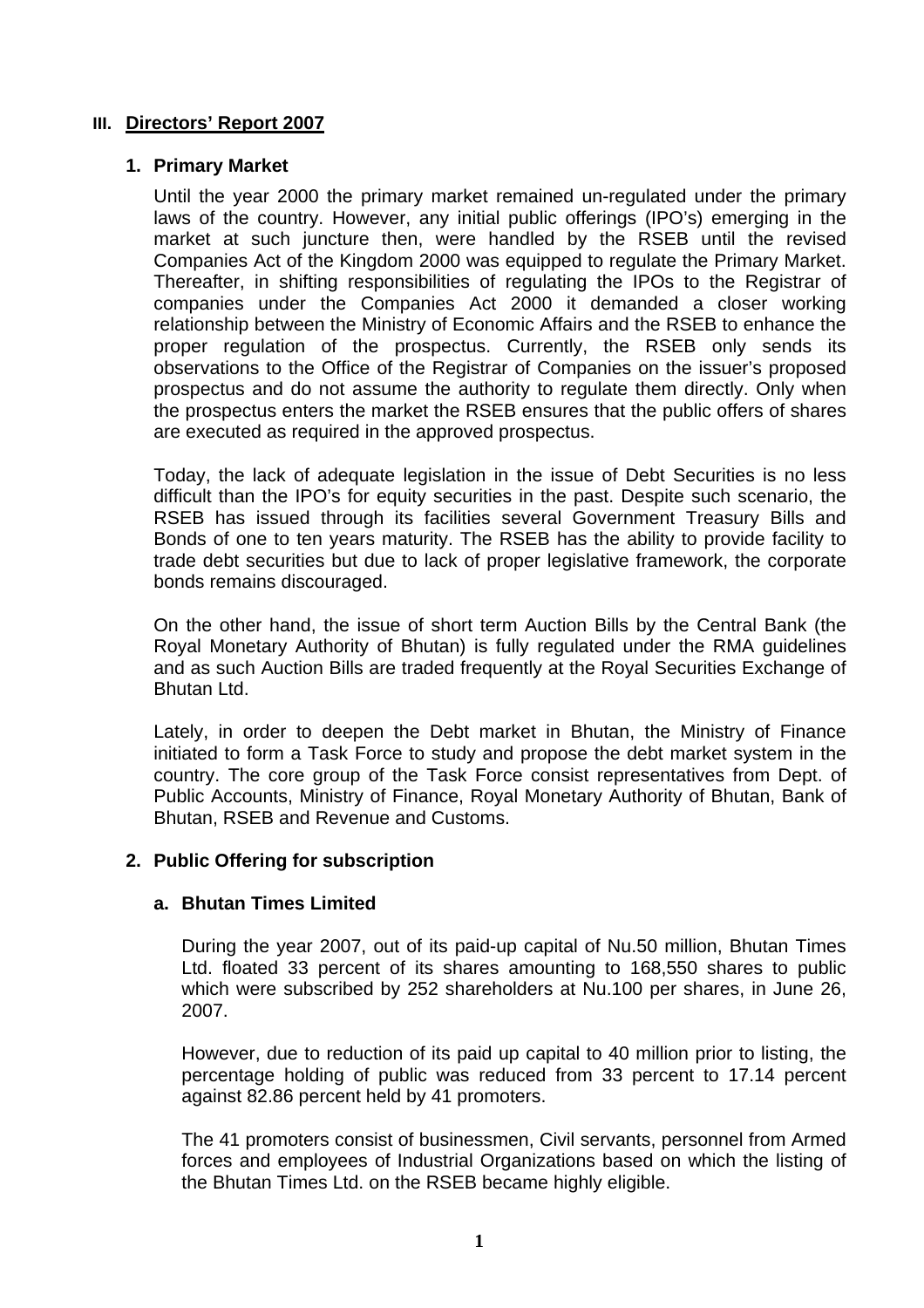# **b. Druk Wang Alloys Limited**

During the year the public offer of 25 percent of its paid up shares, constituting 417,500 shares by Druk Wang Alloys Limited, a ferrosilicon company at Puentsholing, with paid up capital of Nu. 167 million were also fully subscribed by 501 shareholders. The remaining 75 percent of share capital, held by a group of three promoters, were also brought to the book entry record of the Depository through simulated trading. The numbers of shareholders are 504 including three promoters.

The overall transactions in primary market during the year amounted to 817,500 primary shares worth Nu. 81.75 million, at the RSEB.

### **c. Tashi InfoCom Limited.**

Although the RSEB has already made its observations on the proposed prospectus of Tashi InfoCom Ltd. it could not float its share to public during the year.

#### **3. Secondary Market**

The transactions in the secondary market decreased both in terms of volume and value from 133,387 shares valued at Nu.36.55 million in the previous year compared to 50,531 shares amounting to Nu.25.59 million in 2007.

During the year, the overall traded value including IPO, secondary trading, dematerialization and splitting of securities amounted to 1,868,031 shares worth Nu.207.33 million compared to 2,752,745 shares amounting to Nu. 372 million in the previous year.

### **4. Market Capitalization**

The market capitalization of 16 listed companies increased slightly to Nu. 5,029 million compared to Nu. 4,639 million in the previous year. The increase was due to new listing of Kuensel Corporation Ltd. on the RSEB and on increase in the market prices of some shares.

#### **5. Number of Shareholders**

During the year the numbers of shareholders decreased by 26.56 percent from 16,045 to 11,782 shareholders due to voluntary winding up of Bhutan Beverages Company Limited.

#### **6. Number of Listed Companies**

During the year 500,000 shares of Kuensel Corporation at the IPO price of Nu.100 per share were listed on the Royal Securities Exchange of Bhutan Ltd., where 49 percent of paid up capital was held by 253 public shareholders and the remaining 51 percent by the Royal Government of Bhutan.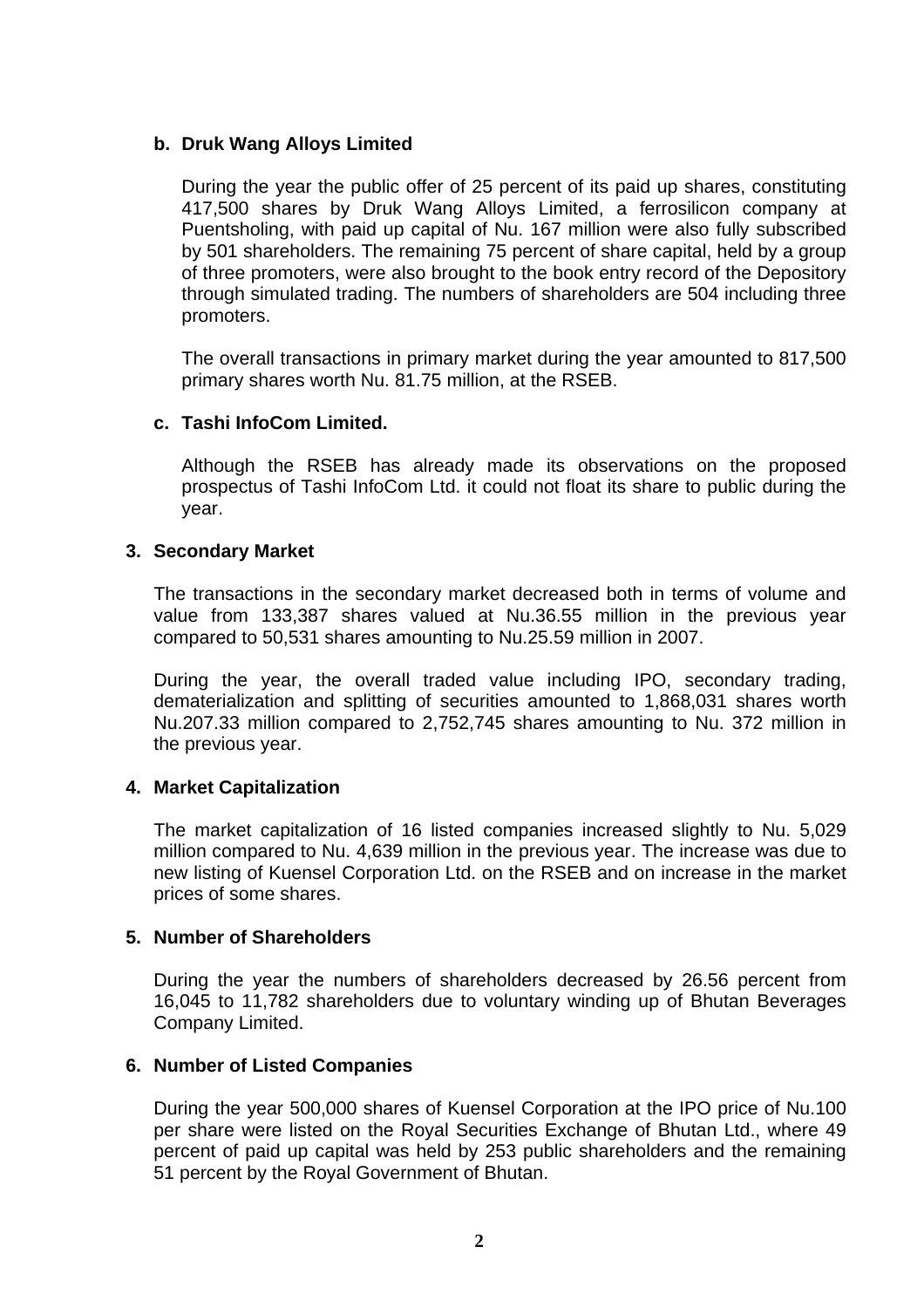As the Listing process for both Bhutan Times and Druk Wang Alloys were completed towards the end of December 2007 none of them could be listed on the RSEB during the year. However, both of them shall be listed on the Exchange in the coming year 2008 during which period both the market capitalization and the number of shareholders are expected to increase.

Jigme Mining Corporation Ltd. is still under process to be listed next on the Exchange.

### **7. Voluntary winding up of BBCL**

Following the announcement of voluntary winding up of Bhutan Beverages Company Ltd. the outgoing company started paying the initial investments along with 30 percent goodwill returns to its shareholders from 10<sup>th</sup> April 2007 following the approval of its official winding up by the Ministry of Economic Affairs.

#### **8. Market information**

The RSEB still needs financial capabilities to computerize the record-keeping of companies' information such as issued capital, face value, profit/loss, reserves and the calculation of book value, market value, earnings per share, return on capital, debt equity ratio, dividend yields and so forth. Currently, the compilations and comparatives analyses are carried out manually from the balance sheet of the listed companies in order to benefit the general public.

#### **9. Government Bonds**

During the year no new bonds were issued at the Exchange. However, in the same way as in the previous year the RSEB has facilitated the semi-annual coupon payment amounting to Nu. 137.68 million from the issuers to the bondholders.

#### **10. RMA Discount Bills**

During the year, the RSEB has traded a total of 8 series of RMA Discount Bills aggregating to Nu. 5,259.5 million compared to Nu. 495.56 million in the previous year. The issue of RMA Bills mounted high towards the end of the year by increasing both in terms of discount rate to 5 percent per unit from 3.5 percents and volume from Nu.100 million to Nu.1,000 million respectively.

In this scenario, the institutional investors such as Chukha Hydro Power Corporation Ltd, Bhutan Telecom Ltd, Youth Development Fund, National Pension Fund, Kuensel Corporation Ltd. and some individual investors also participated in the offers. The Central Bank (RMA) also placed criteria at the RSEB that the orders of the commercial banks are filled only after completely filling the bid orders of public and other institutional investors.

The overall trading of Bills, since its first trading in 1994 to the year 2007, amounts to Nu 30,952.28 million.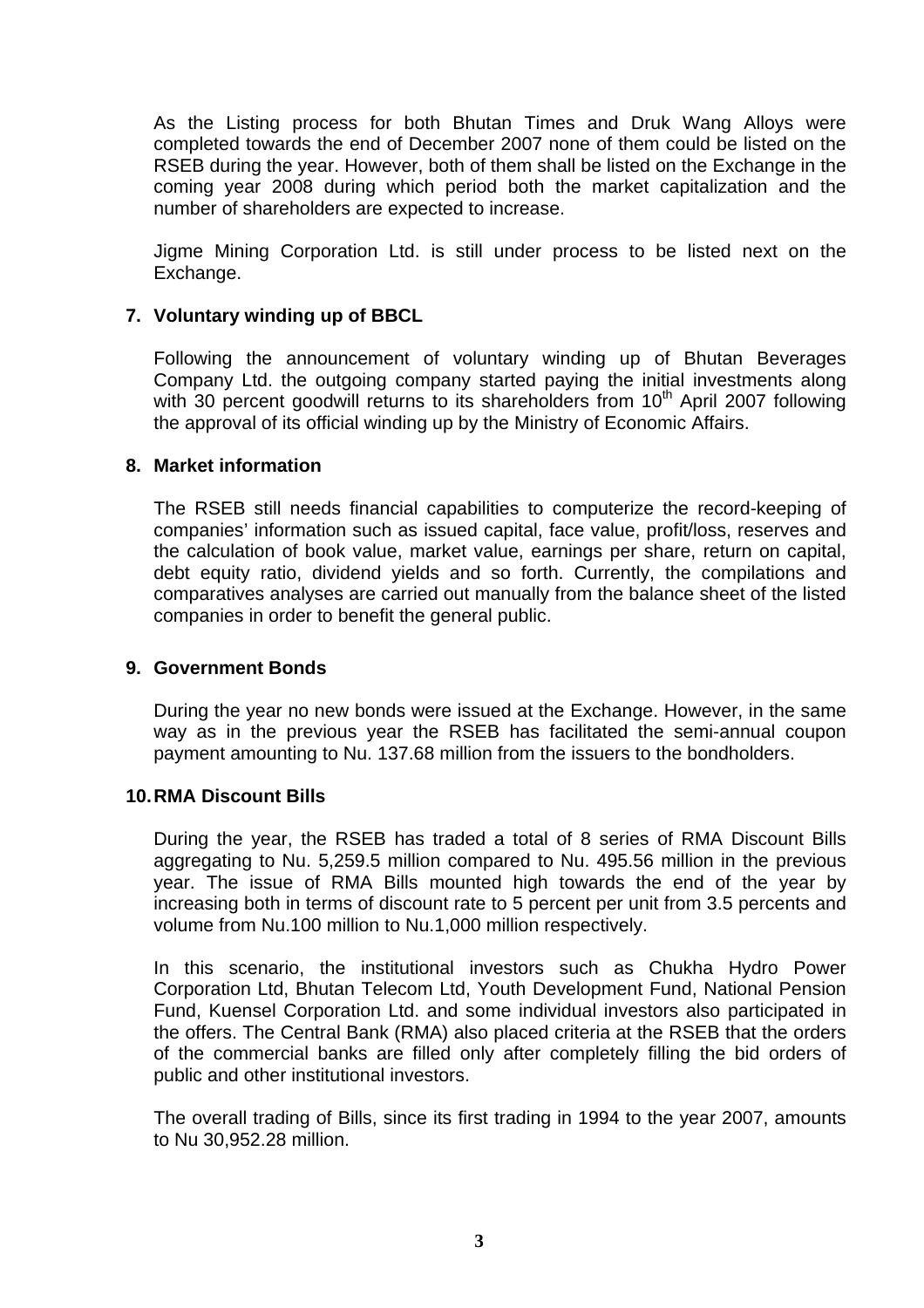#### **11. Brokers Performance**

During the year 2007, BoB Securities Ltd traded 87.99 percent worth Nu.364.87 million followed by BNB of 10.31 percent amounting to Nu.42.76 million of the total trade during the year.

#### **12. Dematerialization and splitting**

Dematerialization is a process by which the physical share certificates of the listed companies are converted into scripless shares. It is a requirement under the companies Act of the Kingdom 2000 that all securities deposited in the depositories must be dematerialized.

Therefore, during the year Bhutan Carbide and Chemicals Ltd. (BCCL) was the last listed company to dematerialize a total of 1 million shares worth Nu 100 million – through a simulated trading in the Exchange, broker and Depository systems completing which the listed securities in the country are 99 percent dematerialized.

At the same time the shares of BCCL were splited to Nu.100 per share value from its previous face value of Nu.1,000 per share. Whereby, the number of shares increased by ten times and the face value decreased to Nu.100 per share.

#### **13. Trade Confirmation Note:**

In the absence of the physical share certificates in the market, the trade confirmation issued by the brokers remains as the prime evidence of knowing the beneficial owner of the listed companies. Until an online trading can take place in the Bhutanese capital market, the Broker shall continue to collect the trade confirmation of the seller, so that the seller cannot claim the sold shares as his holding later. Also, in case of non-commercial transactions, the original Trade Confirmations are retained by the RSEBL.

#### **14. Bonus Issue**

During the year 2007 no issue of bonus shares were reported to the exchange.

#### **15. Non-commercial Transaction**

The RSEB permits the transfer of share ownership in non-commercial transactions such as gifts, inheritance and other non-commercial transfer within the immediate family members being verified by the court.

During the year, 66 cases of non-commercial transfers of share ownership worth Nu.6.88 million calculated at face value for 60,766 shares were entertained at the RSEB involving 86 transferors against 120 transferees of the various listed companies.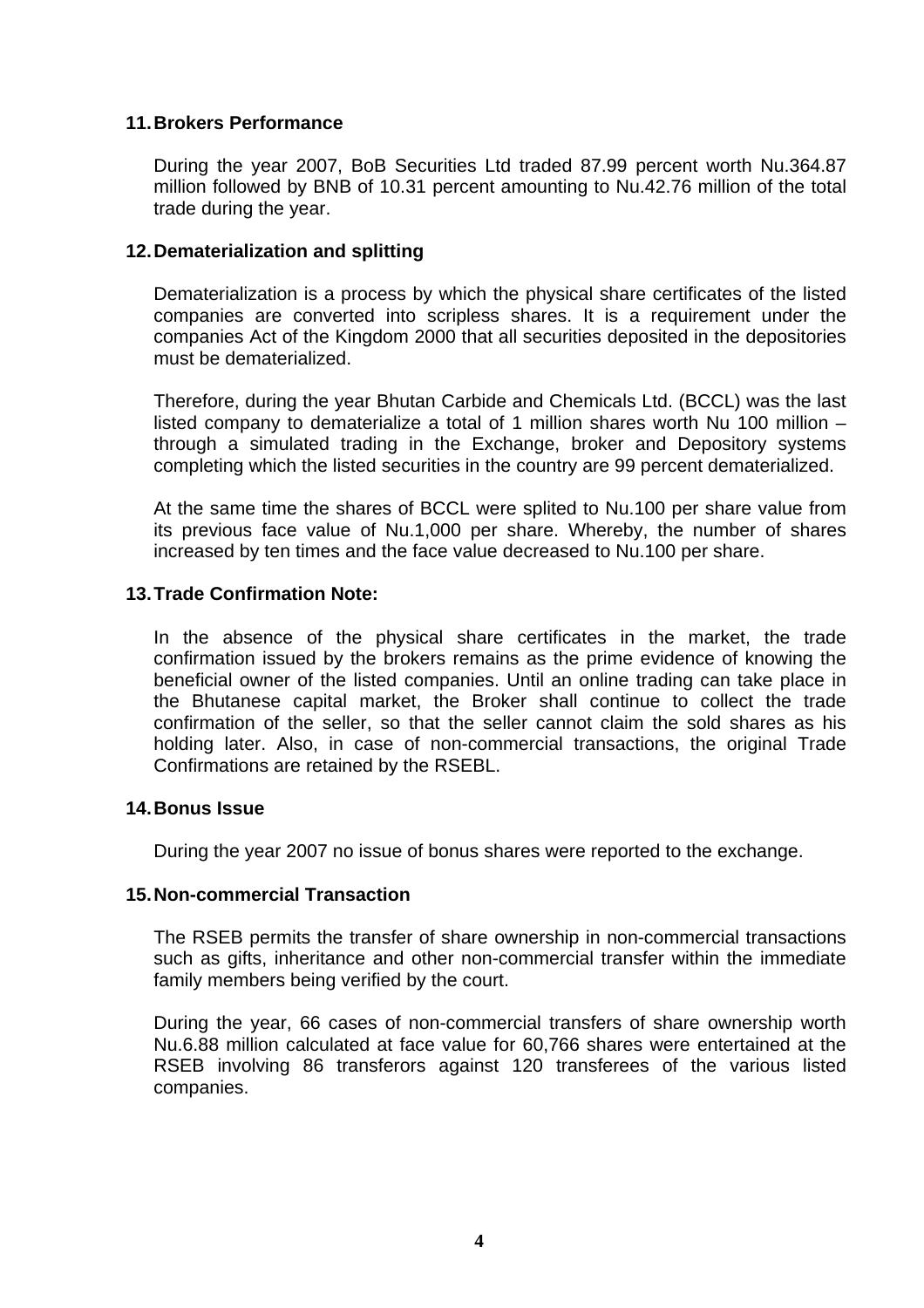## **16. The RSEB Notifies the listed companies on:**

- a. The Fixation of the year end Record Date to 31<sup>st</sup> December each year
- b. To show improvement of shareholders participations in their AGM/ EOGMS
- c. To indicate compulsorily the proposed dividends in the annual financial statements.

## **17. Central Depository**

The volume of Securities deposited in the Securities Depository increased to 10.66 million shares which is 98.81% during the year from 9.84 million shares in the previous year indicating 3.02 percent growth. This growth was fueled by dematerialization of BCCL shares.

# **18. Capacity Building**

In order to help the capacity building of the RSEB the Royal Monetary Authority of Bhutan sponsored Mr. Dophu Dorji to attend Depository and Dematerialization systems at the Bombay Stock Exchange from May 14–17, 2007, for the act of which the RSEB is highly grateful.

# **19. Profit & Loss**

The Exchange during the year generated a profit after tax of Nu.256,501.69 as compared to the profit of Nu.132,079.62 in the previous year. The increase in profit during the year was mainly contributed by increase in turnover.

The annual accounts of the RSEB as at  $31<sup>st</sup>$  December 2007 were audited by M/s T.K. Ghose & Co., Chartered Accountants, Kolkata, India.

### **20. Acknowledgment**

On behalf of the Royal Securities Exchange of Bhutan Limited the Directors would like to take this opportunity to acknowledge their deepest gratitude to the listed companies, the Brokerage Firms, the Royal Monetary Authority and the Department of Industry, MOE, for providing their continued support and co-operation to the RSEB, with which the activities of the RSEB during the year 2007 became successful.

Chairman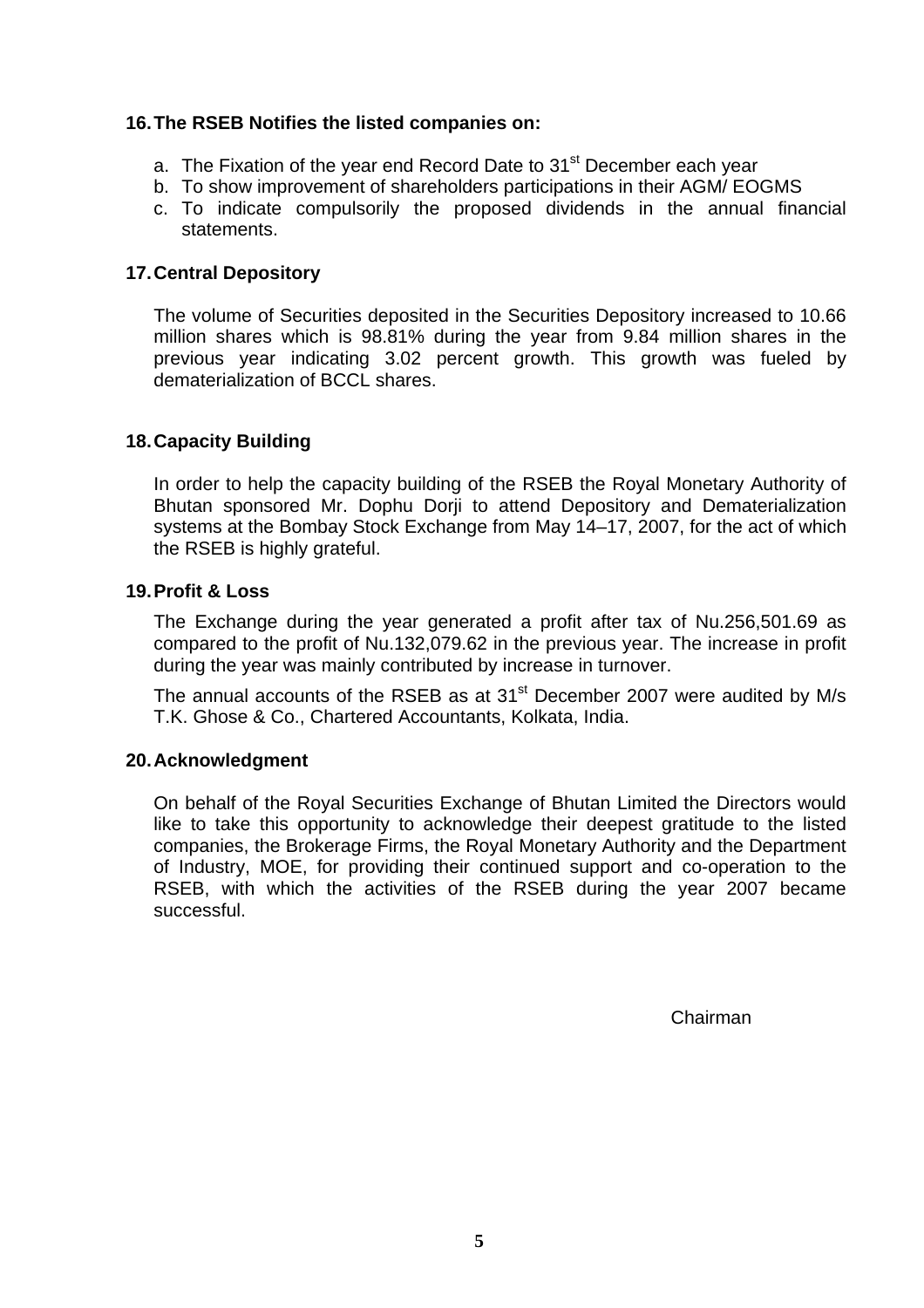#### **Abbreviations**

| 1.  | <b>BBPL</b> | - Bhutan Board Products Ltd.,        |
|-----|-------------|--------------------------------------|
| 2.  | <b>BCCL</b> | - Bhutan Carbide & Chemicals Ltd.,   |
| 3.  | <b>BDL</b>  | - Bhutan Dairy & Agro Products Ltd., |
| 4.  | <b>BFAL</b> | - Bhutan Ferro Alloys Ltd.,          |
| 5.  | <b>BNB</b>  | - Bhutan National Bank Ltd.,         |
| 6.  | <b>BPCL</b> | - Bhutan Polymers Company Ltd.,      |
| 7.  | <b>BTCL</b> | - Bhutan Tourism Corporation Ltd.,   |
| 8.  | <b>DPCL</b> | - Druk Petroleum Corporation Ltd.,   |
| 9.  | <b>DPOP</b> | - Druk Plaster & Chemicals Ltd.,     |
| 10. | <b>DSCL</b> | - Druk Satair Corporation Ltd.,      |
| 11. | <b>DSML</b> | - Druk Mining Ltd.,                  |
| 12. | <b>PCAL</b> | - Penden Cement Authority Ltd.,      |
| 13. | <b>RICB</b> | - Royal Insurance Corporation Ltd.,  |
| 14. | <b>STCB</b> | - State Trading Corporation Ltd.,    |
| 15. | <b>EBCC</b> | - SD Eastern Bhutan Coal Co., Ltd.,  |
| 16. | <b>KCL</b>  | - Kuensel Corporation Ltd.,          |
| 17. | <b>BBCL</b> | - Bhutan Beverages Company Ltd.,     |

#### **Disclaimer**

*Market conditions can lead to substantial profit or loss. Investors are advised to seek adequate product and market knowledge as well as proper investment advice.* 

*The material provided here is for general information purpose only. While every effort is made to ensure the accuracy and completeness of information, the Exchange makes no guarantee and assumes no liability for any errors or omissions of the information. No one can use the information as the basis for any claim, demand or cause of action.*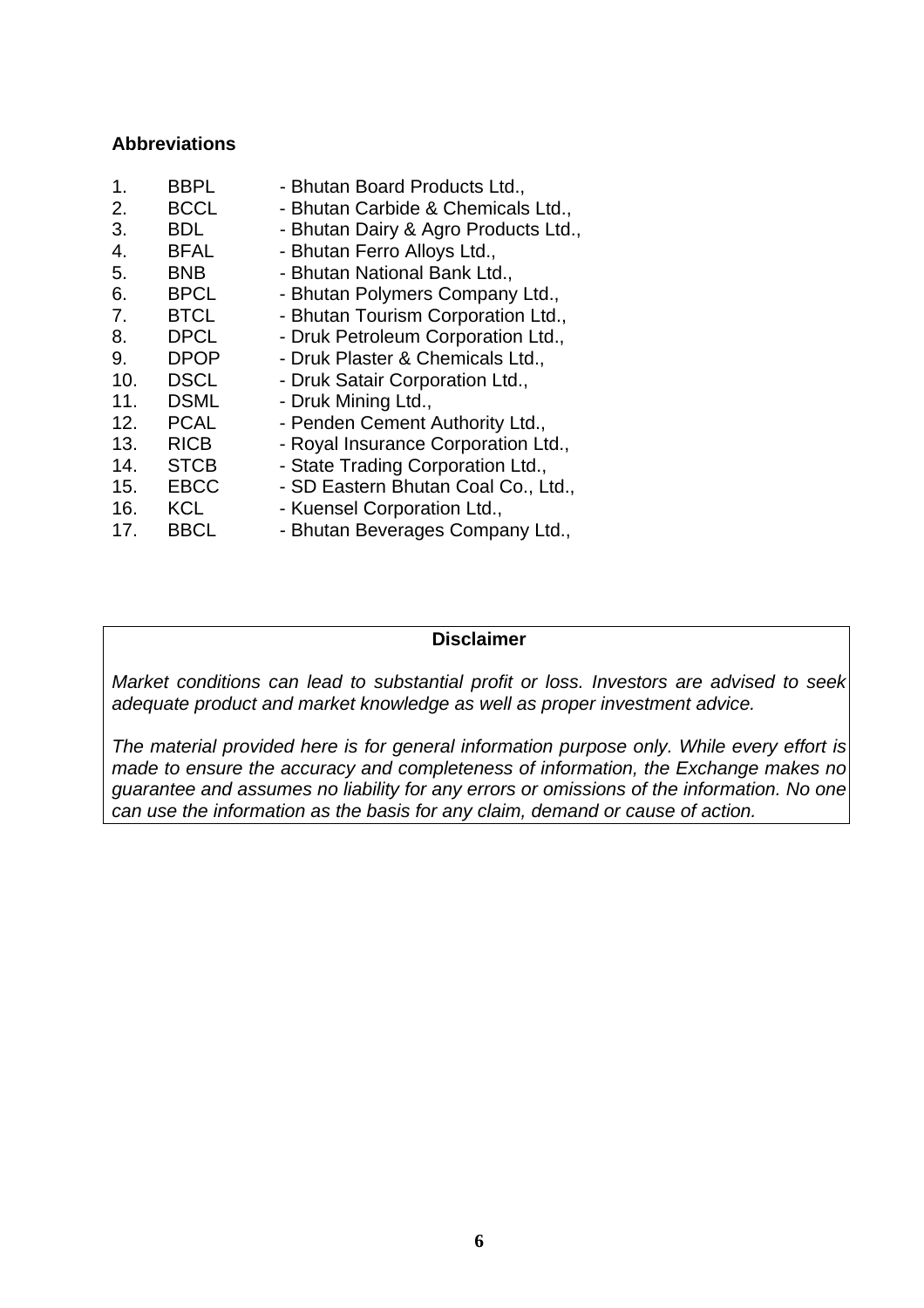# **MARKET HIGHLIGHTS**

| Table - 1   |      |          |                 |                |       |                 |             |                          |          |                 |            |               |
|-------------|------|----------|-----------------|----------------|-------|-----------------|-------------|--------------------------|----------|-----------------|------------|---------------|
| Company/    |      |          | Nu. in million  |                | Face  | <b>Earnings</b> | <b>Book</b> | PE                       | Dividend | <b>Dividend</b> | Return     | Debt          |
| year of     | Year | Paid up  | <b>Reserves</b> | <b>Profits</b> | Value | Per Share       | Value       | Ratio                    | $(\%)$   | Yield           | on Capital | <b>Equity</b> |
| Listing     |      | Capital  |                 |                |       | Nu.             | Nu.         |                          |          | (%)             | (ROC)      | Ratio         |
| <b>BBCL</b> | 2003 | 115.00   | 0.00            | $-17.35$       | 100   | $-15.09$        | 100.00      | $-21.21$                 | 0.00     | 0.00            | $-0.15$    | 2.51          |
| 2002        | 2004 | 115.00   | 0.00            | $-9.56$        | 100   | $-8.31$         | 100.00      | $-29.47$                 | 0.00     | 0.00            | $-0.08$    | 2.41          |
|             | 2005 | 115.00   | 0.00            | 1.18           | 100   | 1.03            | 100.00      | 194.37                   | 0.00     | 0.00            | 0.01       | 2.05          |
|             | 2006 | 115.00   | 0.00            | 9.61           | 100   | 8.35            | 100.00      | 11.97                    | 0.00     | 0.00            | 0.08       | 2.09          |
|             | 2007 | Delisted | ÷,              |                |       | ÷.              | ÷.          | $\overline{\phantom{a}}$ |          | ä,              | ÷,         |               |
| <b>BBPL</b> | 2003 | 140.00   | 12.18           | 9.31           | 100   | 6.65            | 108.70      | 13.38                    | 6.00     | 6.74            | 0.06       | 0.54          |
| 1993        | 2004 | 140.00   | 18.01           | 19.82          | 100   | 14.16           | 112.86      | 6.36                     | 10.00    | 11.11           | 0.13       | 0.17          |
|             | 2005 | 140.00   | 28.69           | 31.69          | 100   | 22.63           | 120.49      | 3.98                     | 15.00    | 16.67           | 0.19       | 0.00          |
|             | 2006 | 140.00   | 39.95           | 32.26          | 100   | 23.04           | 128.54      | 4.34                     | 15.00    | 15.00           | 0.18       |               |
|             | 2007 | 140.00   | 62.66           | 29.71          | 100   | 21.22           | 144.76      | 4.71                     | 5.00     | 5.00            | 0.15       |               |
| <b>BCCL</b> | 2003 | 100.00   | 374.50          | 79.78          | 1000  | 797.76          | 4,745.03    | 6.27                     | 30.00    | 6.00            | 0.17       | 0.00          |
| 1993        | 2004 | 100.00   | 398.64          | 64.92          | 1000  | 649.19          | 4,986.37    | 7.70                     | 40.00    | 8.00            | 0.13       | 0.00          |
|             | 2005 | 100.00   | 430.02          | 56.43          | 1000  | 564.28          | 5300.17     | 10.63                    | 25.00    | 4.17            | 0.11       | 0.92          |
|             | 2006 | 100.00   | 441.87          | 23.76          | 1000  | 237.56          | 5418.68     | 25.26                    | 15.00    | 2.50            | 0.04       | 2.60          |
|             | 2007 | 100.00   | 466.49          | 46.10          | 100   | 46.10           | 566.49      | 13.01                    | 15.00    | 2.50            | 0.08       | 2.53          |
| <b>BDL</b>  | 2003 | 6.10     | 0.00            | $-1.05$        | 100   | -17.21          | 100.00      | $-5.81$                  | 0.00     | 0.00            | $-0.17$    | 1.29          |
| 1994        | 2004 | 8.60     | 0.00            | $-0.88$        | 100   | $-10.20$        | 100.00      | $-8.90$                  | 0.00     | 0.00            | $-0.14$    | 1.43          |
|             | 2005 | 14.09    | 0.00            | $-4.36$        | 100   | 2.32            | 100.00      | 43.07                    | 0.00     | 0.00            | 0.02       | 2.75          |
|             | 2006 | 14.09    | 0.00            | 29.81          | 100   | 211.51          | 100.00      | $-0.47$                  | 0.00     | 0.00            | $-2.12$    | 7.44          |
|             | 2007 | 14.09    | 0.00            | $-27.02$       | 100   | $-191.72$       | 100.00      | $-0.52$                  | 0.00     | 0.00            | $-1.92$    | 9.80          |
| <b>BFAL</b> | 2003 | 150.00   | 239.06          | 90.71          | 100   | 60.47           | 259.37      | 2.32                     | 35.00    | 25.00           | 0.23       | 0.09          |
| 1995        | 2004 | 150.00   | 276.84          | 91.21          | 100   | 60.80           | 284.56      | 8.39                     | 15.00    | 2.94            | 0.21       | 0.26          |
|             | 2005 | 150.00   | 287.53          | 33.19          | 100   | 22.13           | 291.69      | 23.05                    | 0.00     | 0.00            | 0.08       | 2.63          |
|             | 2006 | 150.00   | 304.93          | 49.28          | 100   | 32.85           | 303.29      | 15.52                    | 15.00    | 2.94            | 0.11       | 5.64          |
|             | 2007 | 150.00   | 297.99          | 1.11           | 100   | 0.74            | 298.66      | 686.69                   | 0.00     | 0.00            | 0.00       | 5.32          |
| <b>BNB</b>  | 2003 | 119.00   | 549.02          | 56.92          | 100   | 47.83           | 561.33      | 11.50                    | 30.00    | 5.45            | 0.09       | 38.54         |
| 1996        | 2004 | 119.00   | 570.52          | 81.90          | 100   | 68.82           | 579.40      | 9.45                     | 50.00    | 7.69            | 0.12       | 48.41         |
|             | 2005 | 119.00   | 638.86          | 151.64         | 100   | 127.42          | 636.82      | 5.10                     | 70.00    | 10.77           | 0.20       | 53.98         |
|             | 2006 | 119.00   | 705.58          | 191.76         | 100   | 161.13          | 692.88      | 4.03                     | 100.00   | 15.38           | 0.23       | 72.46         |
|             | 2007 | 119.00   | 950.31          | 249.54         | 100   | 209.69          | 898.53      | 3.84                     | 40.00    | 4.97            | 0.23       | 72.39         |
| <b>BPCL</b> | 2003 | 24.93    | 15.45           | 10.41          | 100   | 41.77           | 161.97      | 5.99                     | 30.00    | 12.00           | 0.26       | 1.42          |
| 1997        | 2004 | 24.93    | 17.96           | 7.50           | 100   | 30.07           | 172.03      | 7.98                     | 20.00    | 8.33            | 0.17       | 1.30          |
|             | 2005 | 24.93    | 21.00           | 8.03           | 100   | 32.22           | 184.25      | 7.45                     | 20.00    | 8.33            | 0.17       | 1.29          |
|             | 2006 | 24.93    | 24.12           | 9.35           | 100   | 37.50           | 196.75      | 2.67                     | 25.00    | 25.00           | 0.19       | 1.03          |
|             | 2007 | 24.93    | 32.15           | 8.03           | 100   | 32.20           | 228.95      | 3.11                     |          |                 | 0.14       | 0.59          |
| <b>BTCL</b> | 2003 | 20.94    | 18.63           | 4.54           | 1000  | 216.92          | 1,889.84    | 4.61                     | 0.00     | 0.00            | 0.11       | 1.66          |
| 1994        | 2004 | 20.94    | 29.86           | 10.52          | 1000  | 502.52          | 2,426.12    | 3.38                     | 0.00     | 0.00            | 0.21       | 2.16          |
|             | 2005 | 20.94    | 37.06           | 13.08          | 1000  | 624.81          | 2,770.03    | 2.72                     | 0.00     | 0.00            | 0.23       | 1.96          |
|             | 2006 | 20.94    | 38.68           | 11.22          | 100   | 53.60           | 284.73      | 3.17                     | 20.00    | 11.76           | 0.19       | 2.94          |
|             | 2007 | 20.94    | 52.46           | 11.03          | 100   | 52.68           | 350.54      | 3.23                     | 0.00     | 0.00            | 0.15       | 2.84          |
| <b>DPCL</b> | 2003 | 6.24     | 0.00            | $-5.36$        | 100   | $-85.94$        | 100.00      | $-1.16$                  | 0.00     | 0.00            | $-0.86$    | 2.73          |
| 1995        | 2004 | 6.24     | 0.00            | $-6.24$        | 100   | $-100.08$       | 100.00      | $-1.20$                  | 0.00     | 0.00            | $-1.00$    | 3.89          |
|             | 2005 | 6.24     | 0.00            | $-0.37$        | 100   | $-5.91$         | 100.00      | $-20.32$                 | 0.00     | 0.00            | $-0.06$    | 5.30          |
|             | 2006 | 6.24     | 0.00            | 0.51           | 100   | 8.25            | 100.00      | 14.54                    | 0.00     | 0.00            | 0.08       | 5.07          |
|             | 2007 | 6.24     | 0.00            | $-0.18$        | 100   | $-2.88$         | 100.00      | $-41.64$                 |          |                 | $-0.03$    | 5.05          |
| <b>DPOP</b> | 2003 | 10.00    | 0.00            | $-0.59$        | 100   | $-5.87$         | 100.00      | $-17.05$                 | 0.00     | 0.00            | $-0.06$    | 3.48          |
| 2001        | 2004 | 10.00    | 0.00            | 0.13           | 100   | 1.27            | 100.00      | 78.85                    | 0.00     | 0.00            | 0.01       | 3.16          |
|             | 2005 | 10.00    | 1.00            | 1.96           | 100   | 19.60           | 110.01      | 17.85                    | 5.00     | 1.43            | 0.18       | 2.37          |
|             | 2006 | 10.00    | 2.40            | 2.90           | 100   | 28.97           | 123.97      | 3.45                     | 15.00    | 15.00           | 0.23       | 1.95          |
|             | 2007 | 10.00    | 3.34            | 1.94           | 100   | 19.44           | 133.41      | 10.29                    | 10.00    | 5.00            | 0.15       | 1.57          |

 **Note : 1. Figures may not add up due to rounding. Formula Used :-**

**1. Book Value = Capital + Reserve / No.of Shares 2. EPS=Net Profit / No.of Shares 3. PE=Market Price / EPS** 

**4. Return on Capital = Net Income / (Equity + Reserve) \*5. Div.Yield = Div. per share / Market Price X 100** 

**6. Debt Equity Ratio=Debt / Paid up Capital \* Book Value is replaced by Market Price w.e.f. 2003**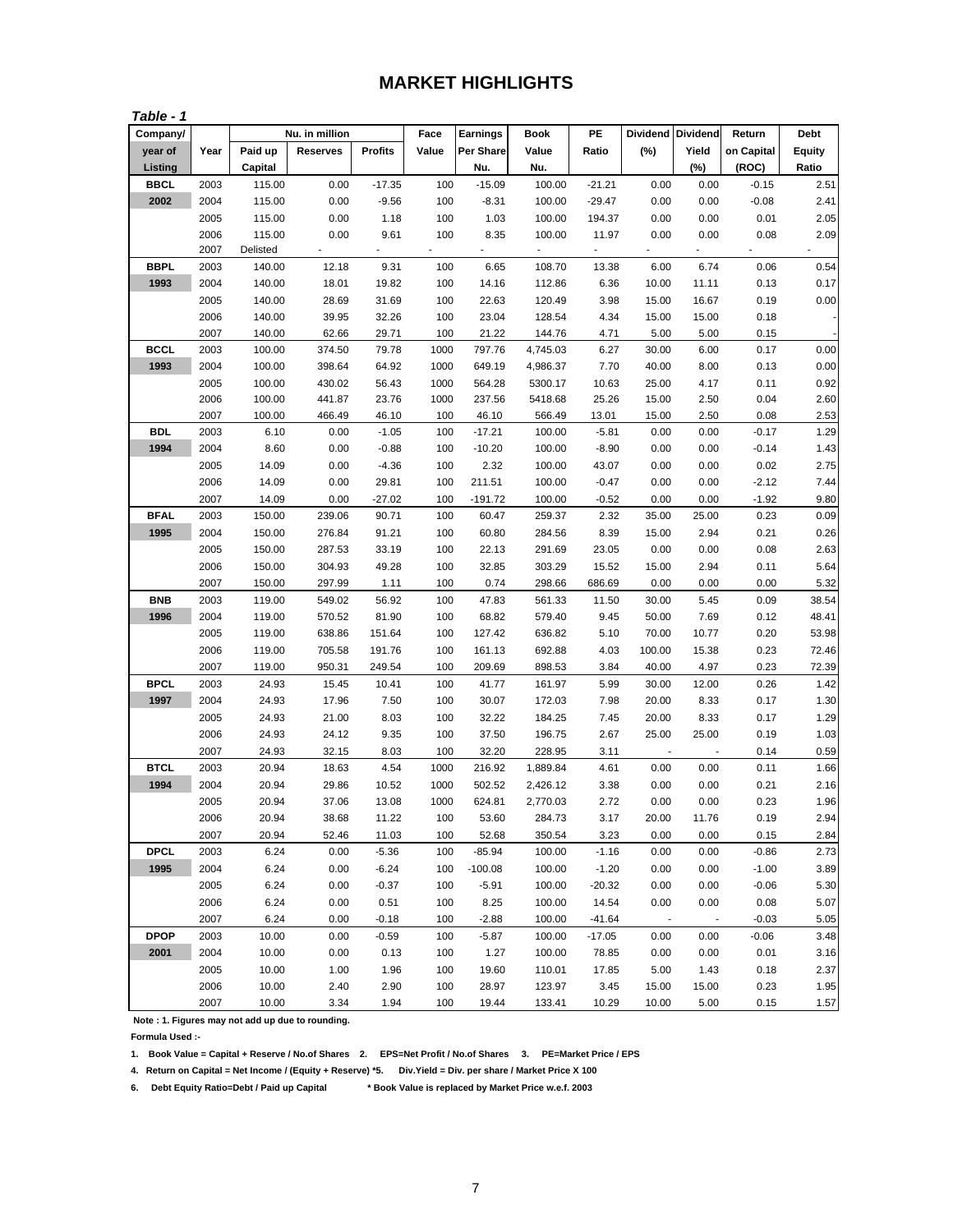# **MARKET HIGHLIGHTS**

#### *Table - 1, Continued*

| Company/    |      |         | Nu. in million  |                | Face  | Earnings         | <b>Book</b> | PE       |       | Dividend Dividend | Return     | <b>Debt</b> |
|-------------|------|---------|-----------------|----------------|-------|------------------|-------------|----------|-------|-------------------|------------|-------------|
| year of     | Year | Paid up | <b>Reserves</b> | <b>Profits</b> | Value | <b>Per Share</b> | Value       | Ratio    | (%)   | Yield             | on Capital | Equity      |
| Listing     |      | Capital |                 |                | (IPO) | Nu.              | Nu.         |          |       | (%)               | (ROC)      | Ratio       |
| <b>DSCL</b> | 2003 | 30.40   | 55.40           | 32.56          | 100   | 107.09           | 282.21      | 0.93     | 0.00  | 0.00              | 0.38       | 0.00        |
| 1998        | 2004 | 30.40   | 68.81           | 33.78          | 100   | 111.11           | 326.34      | 3.15     | 0.00  | 0.00              | 0.34       | 0.00        |
|             | 2005 | 30.40   | 58.57           | 9.21           | 100   | 30.29            | 292.65      | 8.98     | 50.00 | 18.38             | 0.10       | 0.00        |
|             | 2006 | 45.65   | 45.96           | 18.57          | 100   | 40.68            | 200.67      | 6.69     | 35.00 | 12.87             | 0.20       | 0.00        |
|             | 2007 | 45.65   | 49.97           | 17.71          | 100   | 38.79            | 209.46      | 7.73     | 30.00 | 10.00             | 0.19       | 0.00        |
| <b>DSML</b> | 2003 | 3.77    | 0.00            | 2.18           | 100   | 57.86            | 100.00      | 1.73     | 0.00  | 0.00              | 0.58       | 1.09        |
| 1995        | 2004 | 3.77    | 0.00            | 0.48           | 100   | 12.62            | 100.00      | 23.77    | 0.00  | 0.00              | 0.13       | 0.75        |
|             | 2005 | 3.77    | 0.00            | $-2.02$        | 100   | $-53.54$         | 100.00      | $-5.60$  | 0.00  | 0.00              | $-0.54$    | 0.87        |
|             | 2006 | 3.77    | 0.00            | $-1.82$        | 100   | $-48.18$         | 100.00      | $-8.90$  | 0.00  | 0.00              | $-0.48$    | 1.68        |
|             | 2007 | 3.77    | 0.00            | 0.81           | 100   | 21.37            | 100.00      | 20.08    | 0.00  | 0.00              | 0.21       | 7.13        |
| <b>EBCC</b> | 2005 | 52.10   | 1.13            | 40.72          | 100   | 78.15            | 102.16      | 1.28     | 0.00  | 0.00              | 0.76       | 0.75        |
| 2005        | 2006 | 52.10   | 0.78            | 7.99           | 100   | 15.33            | 101.49      | 6.52     | 16.00 | 16.00             | 0.15       | 0.40        |
|             | 2007 | 52.10   | 1.82            | 9.38           | 100   | 18.00            | 103.49      | 7.78     | 16.00 | 11.43             | 0.17       | 0.46        |
| KCL         |      |         |                 |                |       |                  |             |          |       |                   |            |             |
| 2007        | 2007 | 50.00   | 90.73           | 4.63           | 100   | 9.26             | 281.47      | 10.80    | 7.00  | 7.00              | 0.03       |             |
| <b>PCAL</b> | 2003 | 226.67  | 496.18          | 191.16         | 1000  | 843.35           | 3,189.03    | 6.17     | 50.00 | 9.62              | 0.26       | 0.00        |
| 1993        | 2004 | 226.67  | 558.31          | 175.47         | 1000  | 774.12           | 3,463.15    | 7.10     | 50.00 | 9.09              | 0.22       | 0.00        |
|             | 2005 | 226.67  | 625.77          | 180.79         | 100   | 79.76            | 376.08      | 7.52     | 50.00 | 8.33              | 0.21       | 0.00        |
|             | 2006 | 226.67  | 670.63          | 214.86         | 100   | 94.79            | 395.87      | 7.38     | 75.00 | 10.71             | 0.24       | 0.00        |
|             | 2007 | 226.67  | 787.77          | 321.14         | 100   | 141.68           | 447.54      | 5.65     | 90.00 | 11.25             | 0.32       | 0.00        |
| <b>RICB</b> | 2003 | 96.00   | 155.21          | 43.90          | 1000  | 457.26           | 2,616.78    | 7.65     | 0.00  | 0.00              | 0.17       | 5.62        |
| 1993        | 2004 | 96.00   | 210.45          | 73.32          | 1000  | 763.78           | 3,192.16    | 4.58     | 20.00 | 5.71              | 0.24       | 7.31        |
|             | 2005 | 96.00   | 276.96          | 72.61          | 100   | 75.64            | 388.50      | 3.97     | 10.00 | 3.33              | 0.19       | 5.92        |
|             | 2006 | 96.00   | 349.06          | 92.33          | 100   | 96.18            | 463.60      | 3.64     | 20.00 | 5.71              | 0.21       | 6.15        |
|             | 2007 | 96.00   | 435.54          | 106.34         | 100   | 110.77           | 553.68      | 3.16     | 25.00 | 7.14              | 0.20       | 6.47        |
| <b>STCB</b> | 2003 | 20.00   | 45.76           | 10.80          | 100   | 54.00            | 328.82      | 2.41     | 30.00 | 23.08             | 0.16       | 0.00        |
| 1997        | 2004 | 20.00   | 50.50           | 9.74           | 100   | 48.70            | 352.52      | 3.90     | 25.00 | 13.16             | 0.14       | 0.00        |
|             | 2005 | 20.00   | 54.73           | 4.22           | 100   | 21.11            | 373.63      | 9.00     | 0.00  | 0.00              | 0.06       | 0.00        |
|             | 2006 | 20.00   | 52.53           | $-2.20$        | 100   | $-10.98$         | 362.64      | $-17.30$ |       |                   | $-0.03$    |             |
|             | 2007 | 20.00   | 36.76           | $-15.77$       | 100   | $-78.84$         | 283.81      | $-2.41$  |       |                   | 0.28       |             |

 **Note : 1. Figures may not add up due to rounding.** 

**Formula Used :-**

**1. Book Value = Capital + Reserve / No.of Shares 2. EPS=Net Profit / No.of Shares 3. PE=Market Price / EPS** 

**4. Return on Capital = Net Income / (Equity + Reserve) \*5. Div.Yield = Div. per share / Market Price X 100**

- 
- 
- **6. Debt Equity Ratio=Debt / Paid up Capital \* Book Value is replaced by Market Price w.e.f. 2003**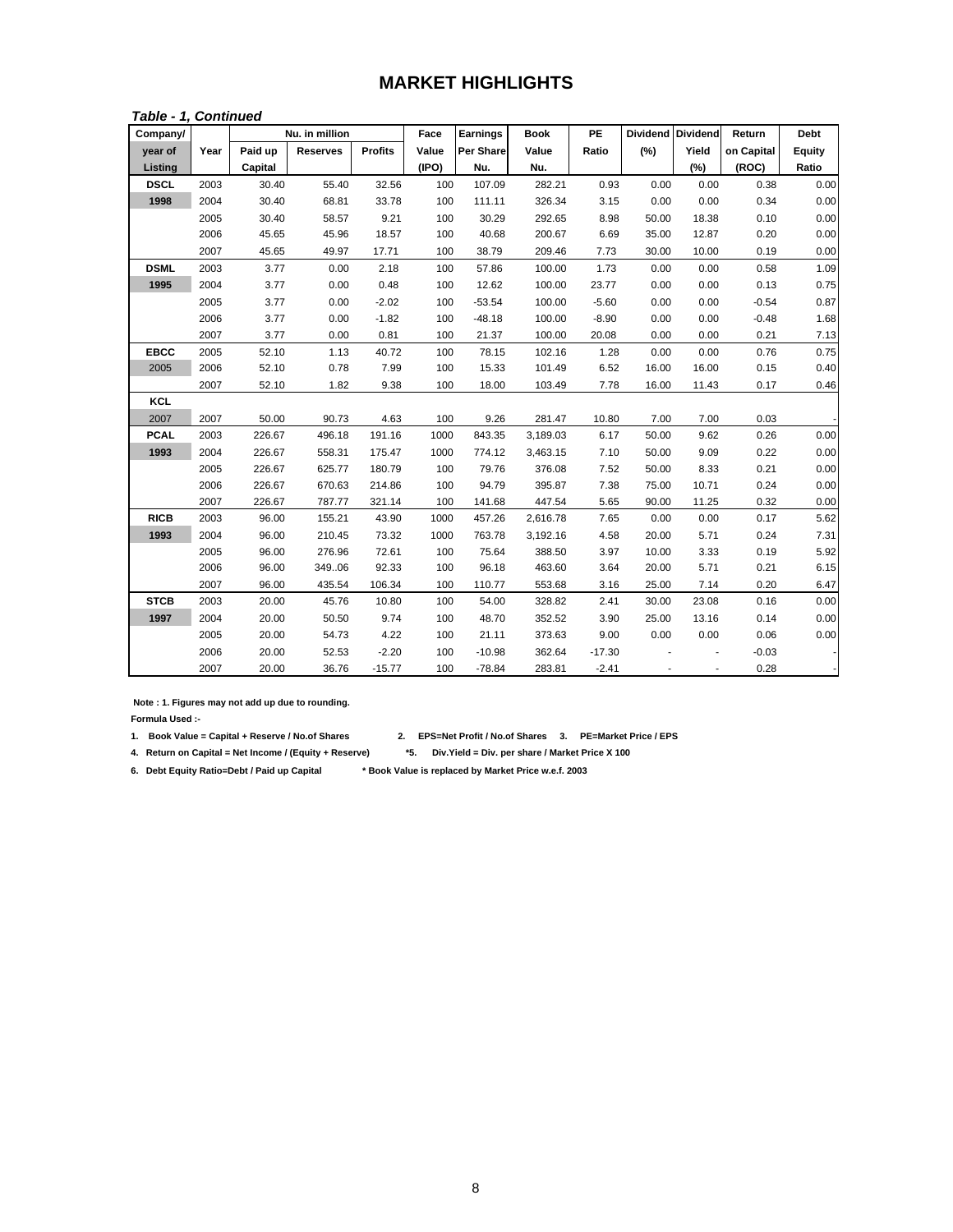| Table - 2      |               |                          |                     |            |                            |                |                   |              |
|----------------|---------------|--------------------------|---------------------|------------|----------------------------|----------------|-------------------|--------------|
| <b>ISSUING</b> |               |                          |                     |            | <b>Holdings in Percent</b> |                |                   |              |
|                |               |                          | Major               |            |                            |                |                   |              |
|                |               |                          | <b>Shareholders</b> |            | <b>PUBLIC</b>              |                |                   |              |
| <b>COMPANY</b> | Paid up       | <b>RGOB</b>              | (Promoters)         | <b>FIS</b> | <b>Instituitional</b>      | Foreign        | <b>Individual</b> | <b>Total</b> |
|                | <b>Shares</b> |                          |                     |            | <b>Investors</b>           | Inst.Investors | Investor          |              |
| <b>BBPL</b>    | 1,400,014     | 47.74                    |                     | 13.26      | 10.42                      |                | 28.59             | 100          |
| <b>BCCL</b>    | 100,000       |                          | 52.15               | 39.23      | 1.35                       |                | 7.26              | 100          |
| <b>BDL</b>     | 140.929       | ٠                        | 92.73               | 2.66       | 1.06                       |                | 3.54              | 100          |
| <b>BFAL</b>    | 1,500,000     | 25.73                    | 12.35               | 8.69       | 41.00                      | 12.00          | 0.23              | 100          |
| <b>BNB</b>     | 1,190,080     | 13.61                    |                     | 2.10       | 37.61                      |                | 46.68             | 100          |
| <b>BPCL</b>    | 249.334       |                          | 53.72               | 5.10       | 0.90                       |                | 40.28             | 100          |
| <b>BTCL</b>    | 20.940        | $\overline{\phantom{a}}$ | 34.43               |            |                            |                | 65.57             | 100          |
| <b>DPCL</b>    | 62,370        | $\overline{\phantom{a}}$ | 98.50               |            |                            |                | 1.50              | 100          |
| <b>DPOP</b>    | 100,000       | $\overline{\phantom{a}}$ | 21.00               |            | 46.00                      |                | 33.00             | 100          |
| <b>DSCL</b>    | 456,543       | $\overline{\phantom{a}}$ | 34.93               |            | 36.26                      |                | 28.81             | 100          |
| <b>DSML</b>    | 37,702        | $\overline{\phantom{a}}$ | 57.57               |            | 23.03                      |                | 19.40             | 100          |
| <b>KCL</b>     | 500,000       | 51                       |                     |            | 21.31                      |                | 27.69             | 100          |
| <b>PCAL</b>    | 226,667       | 42.68                    |                     | 1.82       | 30.76                      |                | 24.74             | 100          |
| <b>RICB</b>    | 96,000        | 39.25                    |                     | 0.37       | 5.96                       |                | 54.42             | 100          |
| <b>STCB</b>    | 200,000       | 51.00                    |                     | 11.96      | 9.90                       |                | 27.14             | 100          |
| <b>BBCL</b>    | 1,150,000     |                          | 60.00               |            | 9.39                       |                | 30.60             | 100          |
| <b>EBCC</b>    | 520,000       | $\overline{\phantom{a}}$ | 70.00               |            |                            |                | 30.00             | 100          |

| Issuing     | 1999  | 2000                     | 2001  | 2002                     | 2003           | 2004           | 2005                     | 2006   | 2007   |
|-------------|-------|--------------------------|-------|--------------------------|----------------|----------------|--------------------------|--------|--------|
| Company     |       |                          |       |                          |                |                |                          |        |        |
| <b>BBPL</b> | 489   | 489                      | 489   | 489                      | 489            | 489            | 489                      | 489    | 492    |
| <b>BCCL</b> | 267   | 266                      | 266   | 267                      | 267            | 270            | 269                      | 264    | 264    |
| <b>BDL</b>  | 96    | 96                       | 96    | 96                       | 96             | 96             | 96                       | 96     | 96     |
| <b>BFAL</b> | 44    | 42                       | 37    | 37                       | 40             | 50             | 46                       | 46     | 46     |
| <b>BNB</b>  | 407   | 407                      | 405   | 409                      | 5,451          | 4,656          | 4,193                    | 4,582  | 4,440  |
| <b>BPCL</b> | 78    | 78                       | 78    | 95                       | 104            | 102            | 102                      | 129    | 129    |
| <b>BTCL</b> | 89    | 89                       | 89    | 83                       | 83             | 161            | 161                      | 164    | 164    |
| <b>DPCL</b> | 80    | 80                       | 80    | 80                       | 79             | 71             | 71                       | 71     | 71     |
| <b>DSCL</b> | 1,201 | 1,201                    | 1,201 | 1,200                    | 1,186          | 1,264          | 1,150                    | 1,277  | 1,277  |
| <b>DSML</b> | 64    | 64                       | 64    | 64                       | 64             | 69             | 69                       | 67     | 67     |
| <b>PCAL</b> | 1,630 | 1,630                    | 1,616 | 1,620                    | 1,520          | 1,477          | 1,477                    | 1,482  | 1,471  |
| <b>RICB</b> | 260   | 2,543                    | 2,056 | 1,871                    | 1,715          | 1,670          | 1,641                    | 1,614  | 1,585  |
| <b>STCB</b> | 133   | 133                      | 133   | 127                      | 127            | 125            | 125                      | 125    | 125    |
| <b>DPOP</b> |       |                          | 203   | 203                      | 203            | 203            | 203                      | 213    | 213    |
| <b>BBCL</b> | ٠     |                          |       | 4,820                    | 4,443          | 4,407          | 4,372                    | 4,334  | ٠      |
| <b>EBCC</b> | ٠     | ٠                        | ۰.    |                          |                |                | 1,152                    | 1,092  | 1,089  |
| <b>KCL</b>  | ٠     | $\overline{\phantom{a}}$ | ۰.    | $\overline{\phantom{a}}$ | $\blacksquare$ | $\blacksquare$ | $\overline{\phantom{a}}$ | ٠      | 253    |
| Total :-    | 4,838 | 7,118                    |       | 11,461                   | 15,867         |                | 15,616                   | 16,045 | 11,782 |
|             |       |                          | 6,813 |                          |                |                | 15,110                   |        |        |
| Figure: 1   |       |                          |       |                          | 15,867         | 16.045         |                          |        |        |

#### **NUMBER OF SHAREHOLDERS**

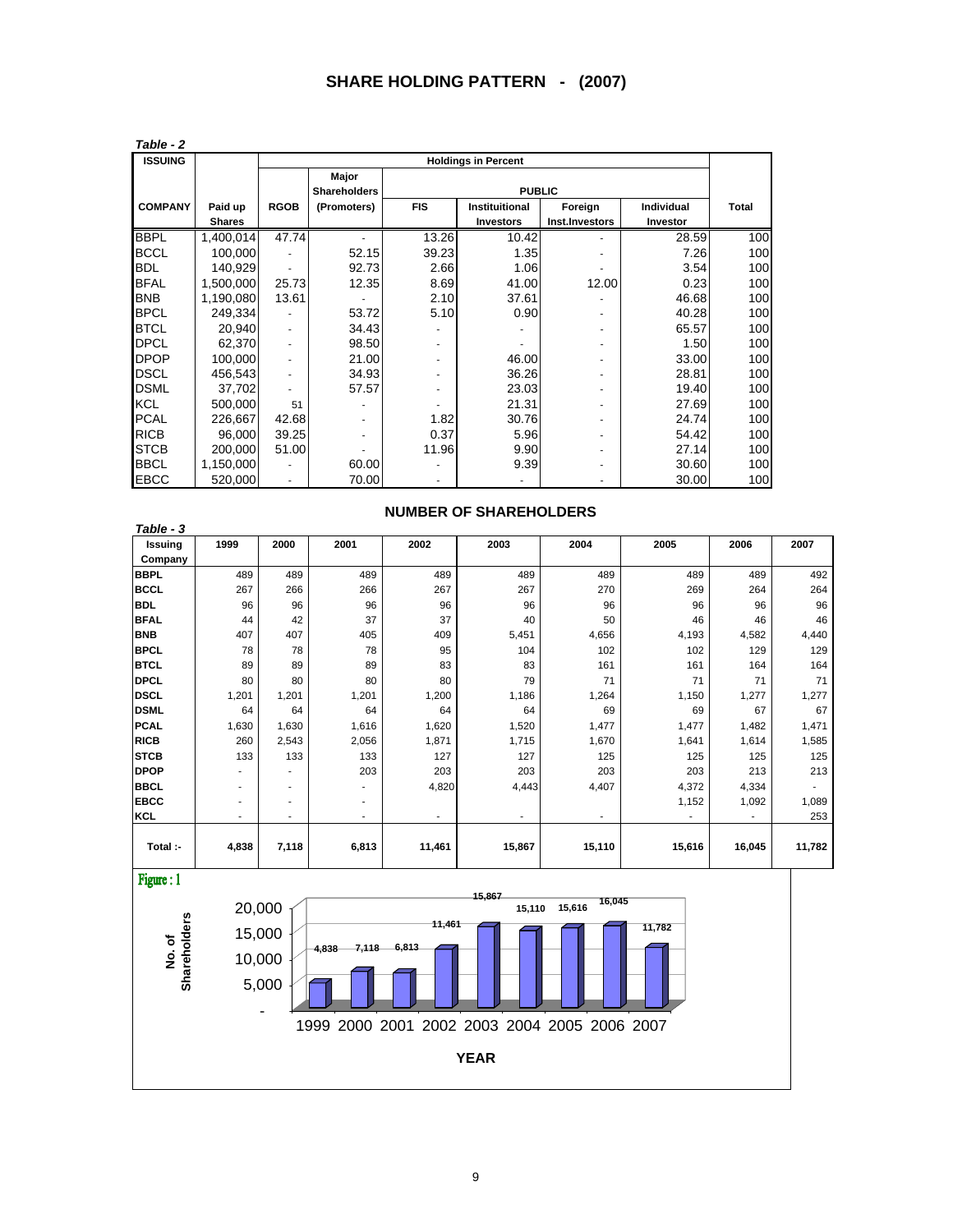#### **MARKET CAPITALIZATION**

|              |          | <b>Market Capitalization</b><br>Nu. in million |          |          |          |                  |          |                  |                  |                |  |  |  |  |
|--------------|----------|------------------------------------------------|----------|----------|----------|------------------|----------|------------------|------------------|----------------|--|--|--|--|
| Company      | 1998     | 1999                                           | 2000     | 2001     | 2002     | 2003             | 2004     | 2005             | 2006             | 2007           |  |  |  |  |
| <b>BBCL</b>  |          |                                                |          |          | 115.00   |                  | 281.75   |                  |                  |                |  |  |  |  |
| <b>BBPL</b>  | 107.48   | 106.47                                         | 144.20   | 144.20   | 124.60   | 368.00<br>124.60 | 126.00   | 230.00<br>126.00 | 115.00<br>140.00 | 0.00<br>140.00 |  |  |  |  |
| <b>BCCL</b>  | 375.00   | 375.00                                         | 400.10   | 500.00   | 500.00   | 500.00           | 500.00   | 600.00           | 600.00           | 600.00         |  |  |  |  |
| <b>BDL</b>   | 2.50     | 2.50                                           | 2.50     | 2.50     | 2.50     | 2.50             |          | 2.50             | 14.10            |                |  |  |  |  |
| <b>BFAL</b>  |          |                                                |          |          |          |                  | 2.50     |                  |                  | 14.10          |  |  |  |  |
|              | 180.00   | 195.00                                         | 202.50   | 210.00   | 210.00   | 210.00           | 765.00   | 765.00           | 765.00           | 765.00         |  |  |  |  |
| <b>BNB</b>   | 142.81   | 148.76                                         | 416.53   | 862.81   | 1.190.00 | 654.54           | 773.55   | 773.56           | 773.55           | 958.01         |  |  |  |  |
| <b>BPCL</b>  | 10.80    | 12.47                                          | 24.93    | 24.93    | 62.33    | 62.33            | 59.84    | 59.84            | 24.93            | 24.93          |  |  |  |  |
| <b>BTCL</b>  | 20.94    | 21.99                                          | 21.99    | 21.99    | 31.41    | 20.94            | 35.62    | 35.62            | 35.60            | 35.60          |  |  |  |  |
| <b>DPCL</b>  | 3.84     | 3.84                                           | 3.84     | 4.29     | 6.24     | 6.24             | 7.48     | 7.48             | 7.48             | 7.48           |  |  |  |  |
| <b>DPOP</b>  |          |                                                |          | 10.00    | 10.00    | 10.00            | 10.00    | 35.00            | 10.00            | 20.00          |  |  |  |  |
| <b>DSCL</b>  | 6.75     | 10.13                                          | 10.13    | 30.40    | 30.40    | 30.40            | 106.41   | 82.70            | 124.18           | 136.96         |  |  |  |  |
| <b>DSML</b>  | 3.77     | 3.77                                           | 3.77     | 3.77     | 3.77     | 3.77             | 11.31    | 11.31            | 16.17            | 16.17          |  |  |  |  |
| <b>EBCC</b>  |          |                                                |          |          |          |                  |          | 52.10            | 52.10            | 72.94          |  |  |  |  |
| <b>KCL</b>   |          |                                                |          |          |          |                  |          |                  |                  | 50.00          |  |  |  |  |
| <b>PCAL</b>  | 680.00   | 680.00                                         | 906.80   | 906.67   | 1,042.67 | 1,178.67         | 1,246.67 | 1,360.00         | 1,586.67         | 1,813.34       |  |  |  |  |
| <b>RICB</b>  | 88.80    | 88.80                                          | 196.80   | 196.80   | 201.84   | 336.00           | 336.00   | 288.00           | 336.00           | 336.00         |  |  |  |  |
| <b>STCB</b>  | 20.00    | 20.00                                          | 26.00    | 26.00    | 26.00    | 26.00            | 38.00    | 38.00            | 38.00            | 38.00          |  |  |  |  |
|              |          |                                                |          |          |          |                  |          |                  |                  |                |  |  |  |  |
| <b>TOTAL</b> | 1,642.69 | 1,668.72                                       | 2,360.09 | 2,944.36 | 3,441.76 | 3,533.99         | 4,300.13 | 4,467.11         | 4,638.78         | 5,028.53       |  |  |  |  |

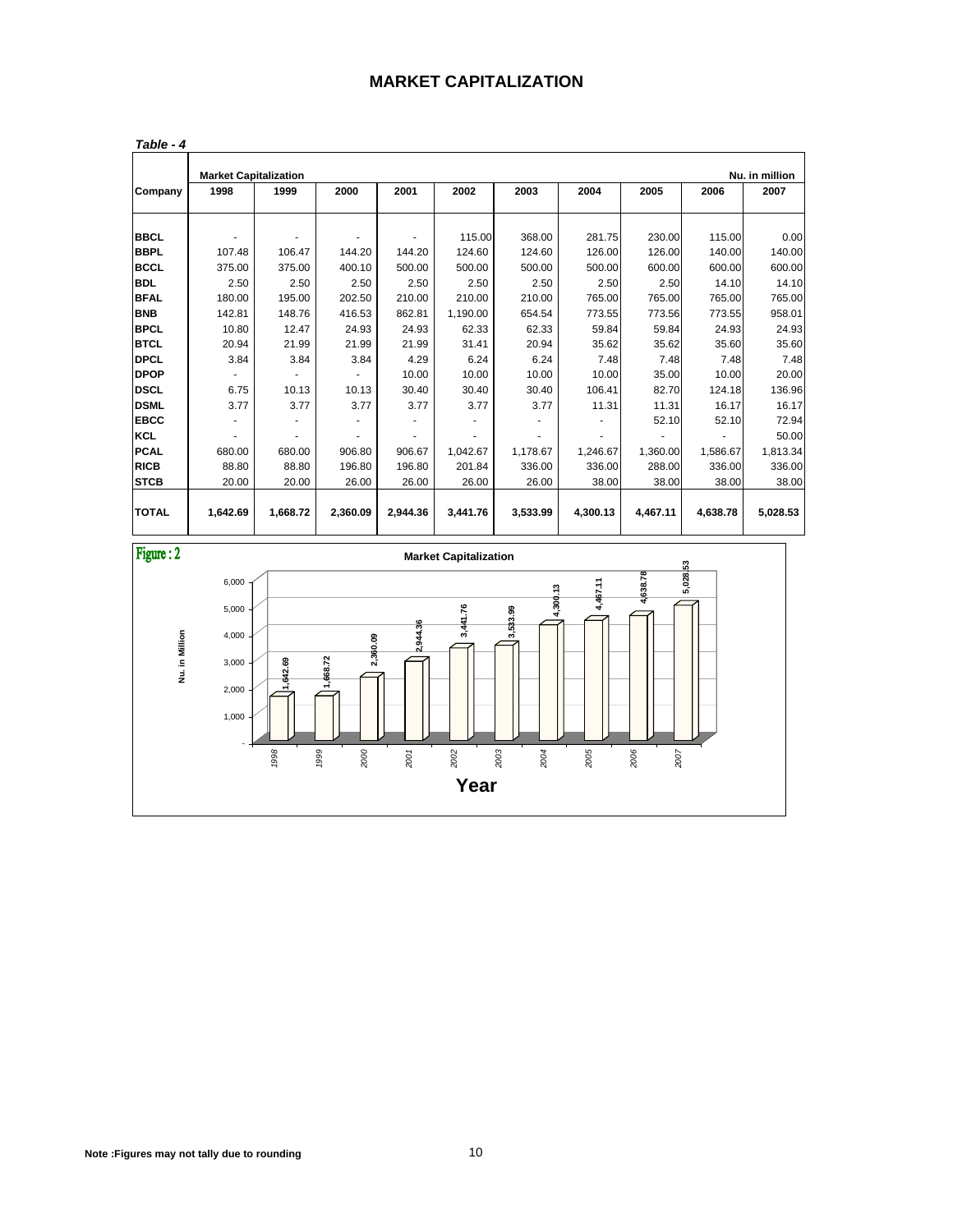#### **TOTAL TRADED VOLUME**



**Note :Figures may not tally due to rounding \* Not listed on the Exchange** 11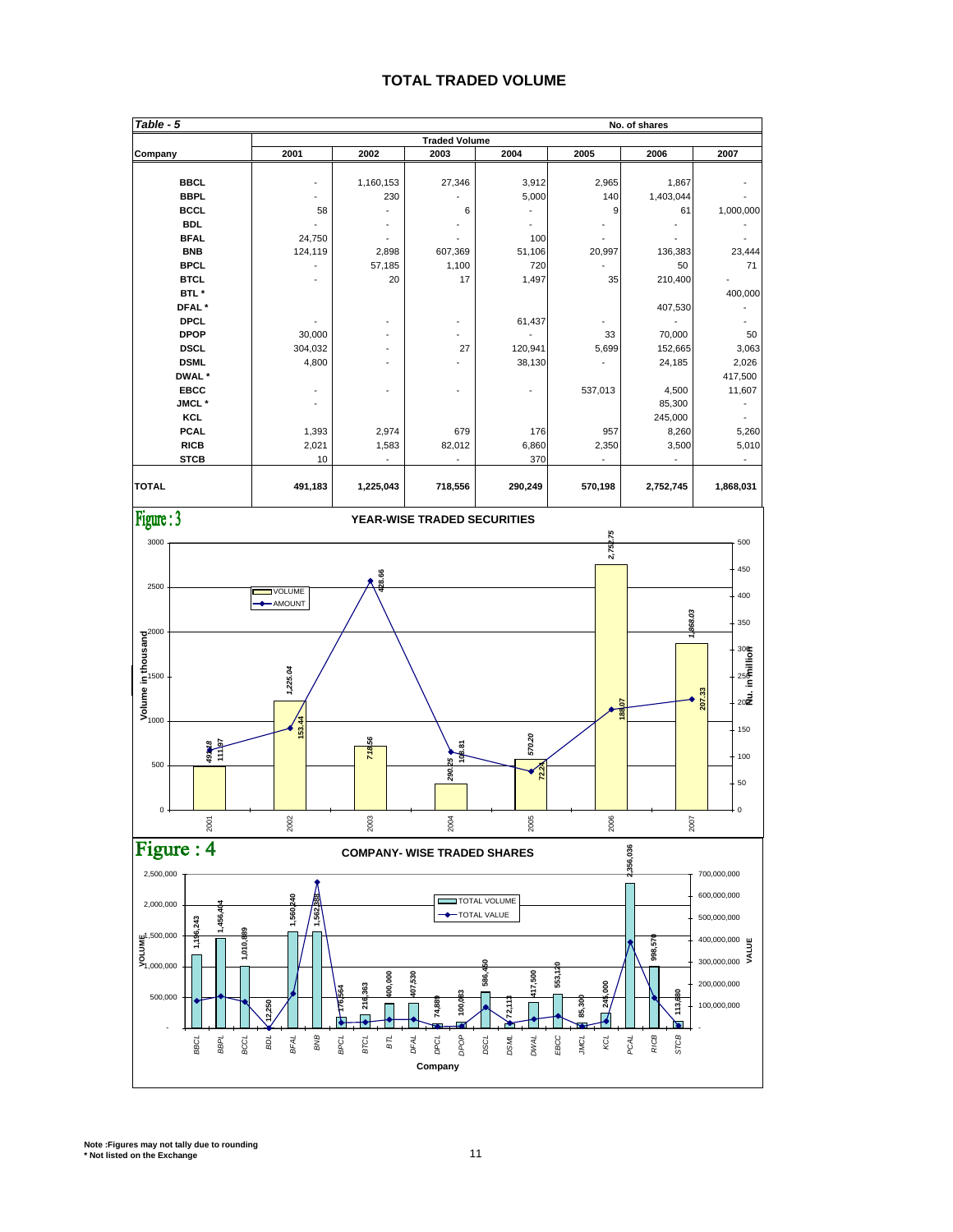#### **PUBLIC OFFERS (IPO)**

| Table 6.1      |                          |        |           |         |      |         |         |         | No. of shares |
|----------------|--------------------------|--------|-----------|---------|------|---------|---------|---------|---------------|
|                |                          |        |           |         |      |         |         |         | <b>TOTAL</b>  |
| <b>COMPANY</b> | 2000                     | 2001   | 2002      | 2003    | 2004 | 2005    | 2006    | 2007    | <b>VOLUME</b> |
|                |                          |        |           |         |      |         |         |         |               |
| <b>BBCL</b>    |                          | -      | 1,150,000 |         |      |         |         |         | 1,150,000     |
| <b>BBPL</b>    |                          |        |           |         |      |         |         |         |               |
| <b>BCCL</b>    |                          |        |           |         |      |         |         |         |               |
| <b>BDL</b>     |                          |        |           |         |      |         |         |         |               |
| <b>BFAL</b>    |                          |        |           |         |      |         |         |         |               |
| <b>BNB</b>     |                          |        |           | 595,040 |      |         | 119,603 |         | 714,643       |
| <b>BPCL</b>    | 58,719                   |        |           |         |      |         |         |         | 58,719        |
| <b>BTCL</b>    |                          |        |           |         |      |         |         |         |               |
| BTL*           |                          |        |           |         |      |         |         | 400,000 | 400,000       |
| DFAL*          |                          |        |           |         |      |         | 407,530 |         | 407,530       |
| <b>DPCL</b>    |                          |        |           |         |      |         |         |         |               |
| <b>DPOP</b>    | $\overline{\phantom{a}}$ | 30,000 |           |         |      |         |         |         | 30,000        |
| <b>DSCL</b>    |                          |        |           |         |      |         |         |         |               |
| <b>DSML</b>    |                          |        |           |         |      |         |         |         |               |
| DWAL *         |                          |        |           |         |      |         |         | 417,500 | 417,500       |
| <b>EBCC</b>    |                          |        |           |         |      | 521,000 |         |         | 521,000       |
| JMCL *         |                          |        |           |         |      |         | 85,300  |         | 85,300        |
| KCL            |                          |        |           |         |      |         | 245,000 |         | 245,000       |
| <b>PCAL</b>    |                          |        |           |         |      |         |         |         |               |
| <b>RICB</b>    | 10,441                   |        |           |         |      |         |         |         | 10,441        |
| <b>STCB</b>    |                          |        |           |         | ٠    |         |         |         |               |
| <b>TOTAL</b>   | 69,160                   | 30,000 | 1,150,000 | 595,040 | ٠    | 521,000 | 857,433 | 817,500 | 4,040,133     |

| Table - 6.2                                                     |       |                    |           |        |                      |       |        |       | Nu. in million             |
|-----------------------------------------------------------------|-------|--------------------|-----------|--------|----------------------|-------|--------|-------|----------------------------|
| <b>COMPANY</b>                                                  |       | TRADED VALUE (IPO) |           |        |                      |       |        |       | <b>TOTAL</b>               |
|                                                                 | 2000  | 2001               | 2002      | 2003   | 2004                 | 2005  | 2006   | 2007  | VALUE                      |
|                                                                 |       |                    |           |        |                      |       |        |       |                            |
| <b>BBCL</b><br><b>BBPL</b>                                      |       |                    | 115.00    |        |                      |       |        |       | 115.00                     |
| <b>BCCL</b>                                                     |       |                    |           |        |                      |       |        |       |                            |
| <b>BDL</b>                                                      |       |                    |           |        |                      |       |        |       |                            |
| <b>BFAL</b>                                                     |       |                    |           |        |                      |       |        |       |                            |
|                                                                 |       |                    |           |        |                      |       |        |       |                            |
| <b>BNB</b>                                                      |       |                    | ٠         | 327.27 |                      |       | 77.74  |       | 405.01                     |
| <b>BPCL</b>                                                     | 5.87  |                    |           |        |                      |       |        |       | 5.87                       |
| <b>BTCL</b>                                                     |       |                    |           |        |                      |       |        |       |                            |
| BTL*                                                            |       |                    |           |        |                      |       |        | 40.00 | 40.00                      |
| DFAL*                                                           |       |                    |           |        |                      |       | 40.75  |       | 40.75                      |
| <b>DPCL</b>                                                     |       |                    |           |        |                      |       |        |       | $\blacksquare$             |
| <b>DPOP</b>                                                     |       | 3.00               |           |        |                      |       |        |       | 3.00                       |
| <b>DSCL</b>                                                     |       |                    |           |        |                      |       |        |       |                            |
| <b>DSML</b>                                                     |       |                    |           |        |                      |       |        |       |                            |
| DWAL*                                                           |       |                    |           |        |                      |       |        | 41.75 | 41.75                      |
| <b>EBCC</b>                                                     |       |                    |           |        |                      | 52.10 |        |       | 52.10                      |
| JMCL *                                                          |       |                    |           |        |                      |       | 8.53   |       | 8.53                       |
| KCL                                                             |       |                    |           |        |                      |       | 24.50  |       | 24.50                      |
| <b>PCAL</b>                                                     |       |                    |           |        |                      |       |        |       |                            |
| <b>RICB</b>                                                     | 24.53 |                    |           | 81.36  |                      |       |        |       | 105.89                     |
| <b>STCB</b>                                                     |       |                    |           |        |                      |       |        |       | $\blacksquare$             |
| <b>TOTAL</b>                                                    | 30.40 | 3.00               | 115.00    | 408.63 |                      | 52.10 | 151.52 | 81.75 | 842.40                     |
| Figure: 5                                                       |       |                    |           |        | <b>PUBLIC OFFERS</b> |       |        |       |                            |
| 1,400,000                                                       |       |                    |           |        |                      |       |        |       | 450                        |
| 1,200,000                                                       |       |                    | ■Volume   |        |                      |       |        |       | 400                        |
| 1,000,000                                                       |       |                    | $-$ Value |        |                      |       |        |       | 350                        |
|                                                                 |       |                    |           |        |                      |       |        |       | $300\frac{5}{9}$           |
| $\begin{array}{c}\n\Xi_{800,000} \\ \Xi_{000,000}\n\end{array}$ |       |                    |           |        |                      |       |        |       | $250\overline{2}$<br>200.5 |
|                                                                 |       |                    |           |        |                      |       |        |       | 150를                       |
| 400,000                                                         |       |                    |           |        |                      |       |        |       | 100                        |
| 200,000                                                         |       |                    |           |        |                      |       |        |       | 50                         |
|                                                                 | 2000  | 2001               | 2002      | 2003   | 2004                 | 2005  | 2006   | 2007  |                            |
|                                                                 |       |                    |           |        |                      |       |        |       |                            |
|                                                                 |       |                    |           |        | <b>YEAR</b>          |       |        |       |                            |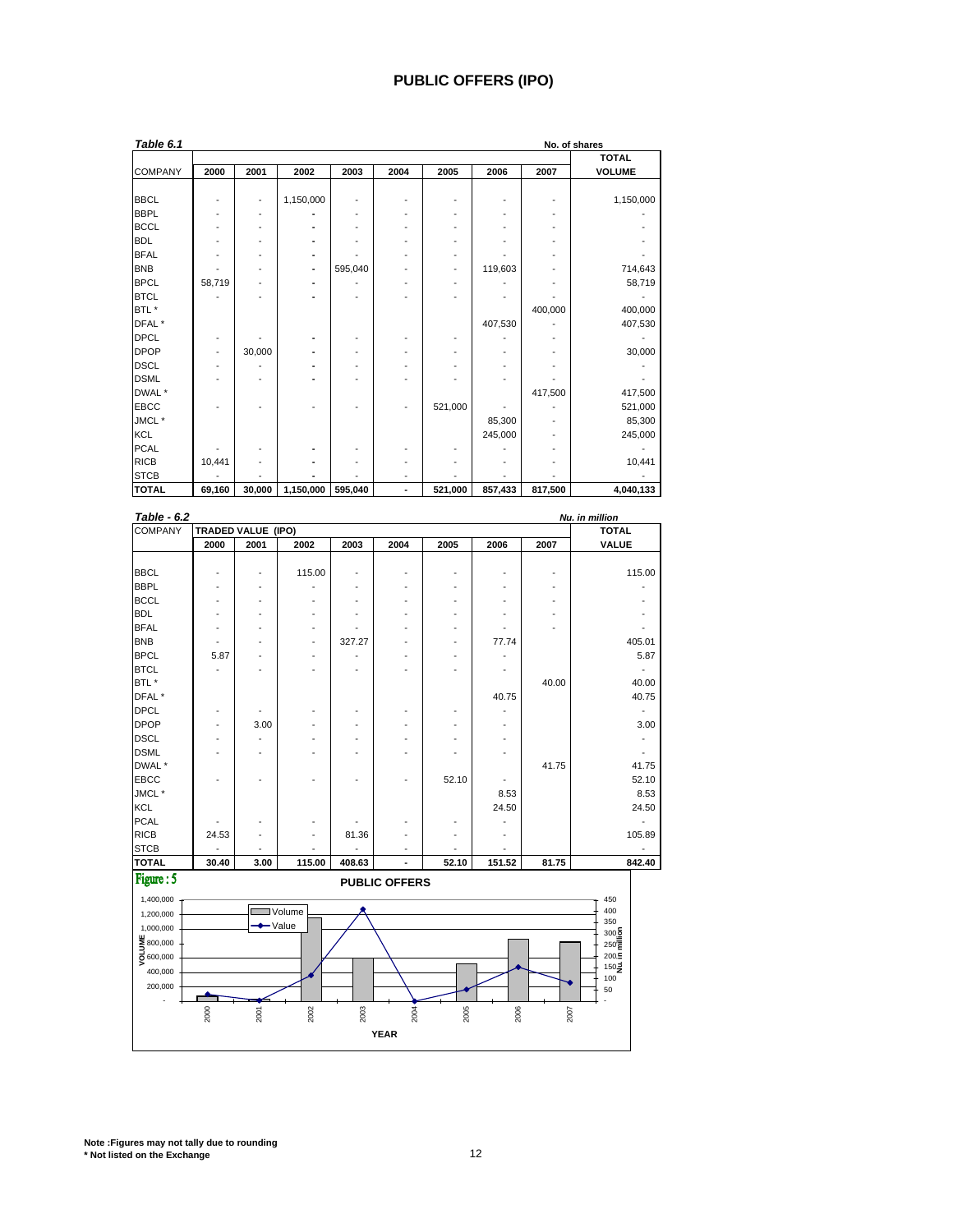| <b>Table - 7.1</b> |                      |                          |           |           |           |                 | No. of shares        |
|--------------------|----------------------|--------------------------|-----------|-----------|-----------|-----------------|----------------------|
| <b>COMPANY</b>     | <b>TRADED VOLUME</b> |                          |           |           |           | <b>TOTAL</b>    |                      |
|                    | 2003                 | 2004                     | 2005      | 2006      | 2007      | <b>VOLUME</b>   | Remarks              |
|                    |                      |                          |           |           |           |                 |                      |
| <b>BBPL</b>        |                      | ۰                        |           | 1,400,014 |           | 1,400,014 Demat |                      |
| <b>BCCL</b>        |                      | $\overline{\phantom{a}}$ | -         | ۰         | 1,000,000 | 1,000,000       |                      |
| <b>BFAL</b>        |                      | $\overline{\phantom{a}}$ | 1,500,000 |           |           | 1,500,000 Demat |                      |
| <b>BTCL</b>        |                      | ٠                        |           | 209,400   | ۰         | 209,400 Demat   |                      |
| <b>DSCL</b>        |                      | $\overline{\phantom{a}}$ |           | 152,511   | ۰         | 152,511 Bonus   |                      |
| <b>PCAL</b>        |                      | ٠                        | 2,266,670 | ۰         | ۰         | 2,266,670 Demat |                      |
| <b>RICB</b>        | 813,600              | $\overline{\phantom{a}}$ |           | ۰         |           |                 | 813,600 Demat/ Bonus |
|                    |                      |                          |           |           |           |                 |                      |
| <b>TOTAL</b>       | 813,600              | $\blacksquare$           | 3,766,670 | 1,761,925 | 1,000,000 | 7,342,195       |                      |
|                    |                      |                          |           |           |           |                 |                      |

| <b>Table - 7.2</b> |               |                     | Nu. in million |                | Nu. in million           |                      |                            |
|--------------------|---------------|---------------------|----------------|----------------|--------------------------|----------------------|----------------------------|
| <b>COMPANY</b>     |               | <b>TRADED VALUE</b> |                |                |                          | <b>TOTAL</b>         |                            |
|                    | 2003          | 2004                | 2005           | 2006           | 2007                     | <b>VALUE</b>         | Remarks                    |
|                    |               |                     |                |                |                          |                      |                            |
| <b>BBPL</b>        |               |                     |                | 140.001.400.00 |                          | 140.001.400.00 Demat |                            |
| <b>BCCL</b>        |               |                     |                |                | 100.000.000.00           | 100,000,000.00 Demat |                            |
| <b>BFAL</b>        |               |                     | 150,000,000.00 |                | ۰                        | 150,000,000.00 Demat |                            |
| <b>BTCL</b>        |               |                     |                | 20.940.000.00  | $\overline{\phantom{a}}$ | 20,940,000.00 Demat  |                            |
| <b>DSCL</b>        |               |                     |                | 15.251.100.00  |                          | 15,251,100.00 Bonus  |                            |
| <b>PCAL</b>        |               |                     | 226.667.000.00 |                | $\overline{\phantom{a}}$ | 226,667,000.00 Demat |                            |
| <b>RICB</b>        | 81.360.000.00 | ٠                   |                |                | $\overline{\phantom{a}}$ |                      | 81,360,000.00 Demat/ Bonus |
| <b>TOTAL</b>       | 81,360,000.00 |                     | 376,667,000.00 | 176,192,500.00 | 100.000.000.00           | 734,219,500.00       |                            |

Figure: 6



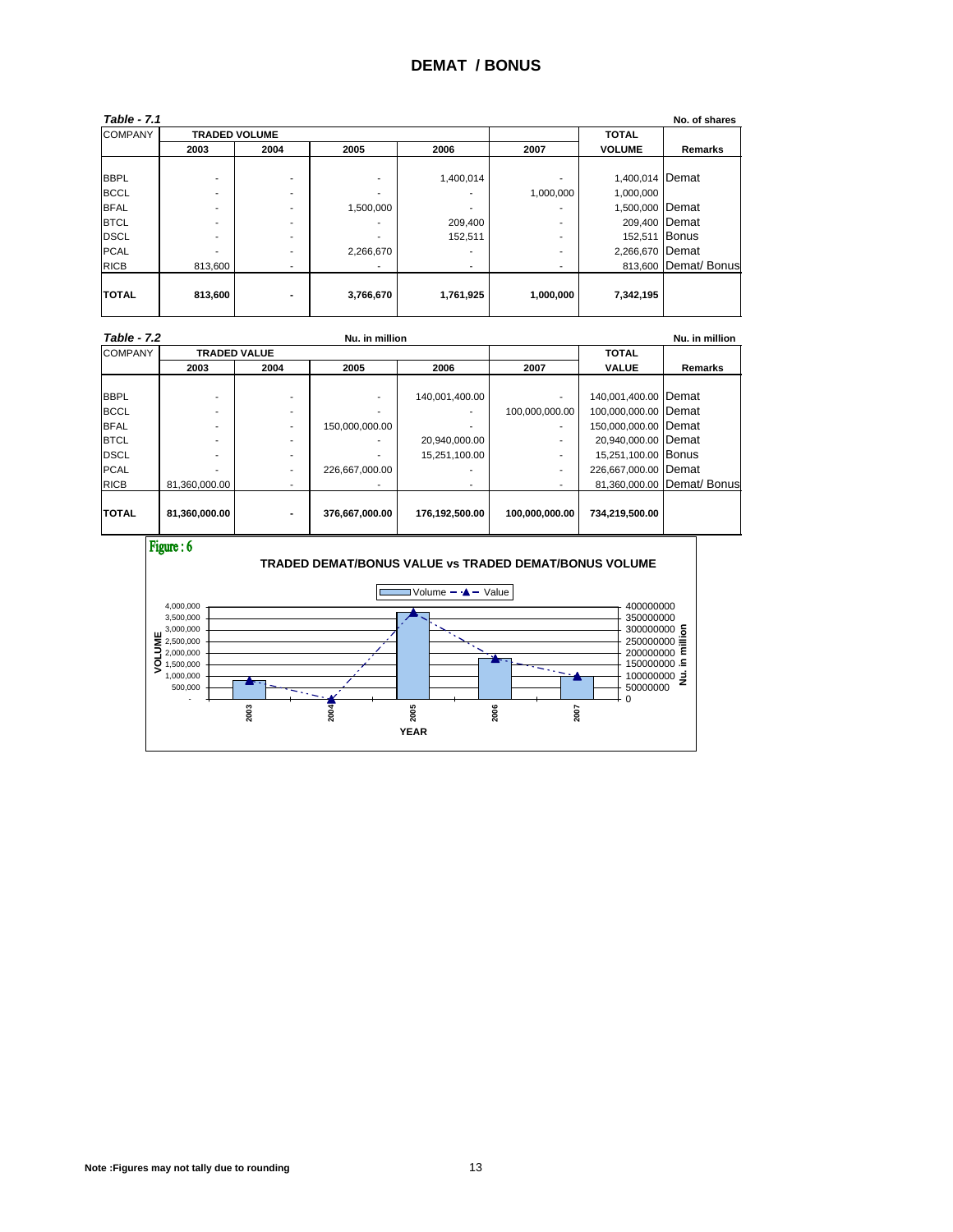#### **SECONDARY MARKET**

| Table - 8.1    |                |         |                          |        |         |        | No. of shares |        |               |
|----------------|----------------|---------|--------------------------|--------|---------|--------|---------------|--------|---------------|
| <b>COMPANY</b> |                |         |                          |        |         |        |               |        | <b>TOTAL</b>  |
|                | 2000           | 2001    | 2002                     | 2003   | 2004    | 2005   | 2006          | 2007   | <b>VOLUME</b> |
|                |                |         |                          |        |         |        |               |        |               |
| <b>BBCL</b>    |                | ٠       | 10,153                   | 27,346 | 3,912   | 2,965  | 1,867         |        | 46,243        |
| <b>BBPL</b>    | 5,000          | ٠       | 230                      |        | 5,000   | 140    | 3,030         |        | 13,400        |
| <b>BCCL</b>    | 4              | 58      |                          | 6      |         | 9      | 61            |        | 138           |
| <b>BDL</b>     |                |         |                          |        |         |        |               |        |               |
| <b>BFAL</b>    | 3,500          | 24,750  | ٠                        |        | 100     |        |               |        | 28,350        |
| <b>BNB</b>     | 3,773          | 124,119 | 2,898                    | 12,329 | 51,106  | 20,997 | 16,780        | 23,444 | 255,446       |
| <b>BPCL</b>    |                |         | 57,185                   | 1,100  | 720     |        | 50            | 71     | 59,126        |
| <b>BTCL</b>    | $\blacksquare$ | ٠       | 20                       | 17     | 1,497   | 35     | 1,000         |        | 2,569         |
| <b>DPCL</b>    |                | ٠       |                          |        | 61,437  |        |               |        | 61,437        |
| <b>DPOP</b>    |                | ٠       |                          |        |         | 33     | 70,000        | 50     | 70,083        |
| <b>DSCL</b>    | 23             |         | ٠                        | 27     | 120,941 | 5,699  | 154           | 3,063  | 129,907       |
| <b>DSML</b>    |                | 4,800   | $\overline{\phantom{a}}$ |        | 38,130  |        | 24,185        | 2,026  | 69,141        |
| <b>EBCC</b>    | $\overline{a}$ |         | ۰                        |        |         | 16,013 | 4,500         | 11,607 | 32,120        |
| <b>KCL</b>     |                |         |                          |        |         |        |               |        |               |
| <b>PCAL</b>    | 3,977          | 1,393   | 2,974                    | 679    | 176     | 957    | 8,260         | 5,260  | 23,676        |
| <b>RICB</b>    | 1,700          | 2,021   | 1,583                    | 652    | 686     | 2,350  | 3,500         | 5,010  | 17,502        |
| <b>STCB</b>    | 10,000         | 10      | ٠                        |        | 370     |        |               |        | 10,380        |
| <b>TOTAL</b>   | 27,977         | 157,151 | 75,043                   | 42,156 | 284,075 | 49,198 | 133,387       | 50,531 | 819,518       |
|                |                |         |                          |        |         |        |               |        |               |

| Table - 8.2    | Nu. in million |                          |                          |                          |                          |       |                          |                              |              |  |
|----------------|----------------|--------------------------|--------------------------|--------------------------|--------------------------|-------|--------------------------|------------------------------|--------------|--|
| <b>COMPANY</b> |                |                          | <b>TOTAL</b>             |                          |                          |       |                          |                              |              |  |
|                | 2000           | 2001                     | 2002                     | 2003                     | 2004                     | 2005  | 2006                     | 2007                         | <b>VALUE</b> |  |
|                |                |                          |                          |                          |                          |       |                          |                              |              |  |
| <b>BBCL</b>    | ۰              | ٠                        | 1.02                     | 6.74                     | 1.04                     | 0.52  | 0.24                     | ٠                            | 9.56         |  |
| <b>BBPL</b>    | 0.52           | ٠                        | 0.02                     | $\overline{\phantom{a}}$ | 0.45                     | 0.01  | 0.30                     | $\qquad \qquad \blacksquare$ | 1.30         |  |
| <b>BCCL</b>    | 0.02           | 0.29                     | ۰                        | 0.03                     | 0.00                     | 0.06  | 0.37                     | ٠                            | 0.77         |  |
| <b>BDL</b>     |                |                          | $\overline{\phantom{0}}$ | $\overline{\phantom{a}}$ | 0.00                     |       |                          | ۰                            |              |  |
| <b>BFAL</b>    | ٠              | 3.47                     | $\overline{\phantom{0}}$ | $\overline{\phantom{a}}$ | 0.05                     | ٠     | $\overline{\phantom{a}}$ | $\overline{\phantom{a}}$     | 3.52         |  |
| <b>BNB</b>     | 2.06           | 60.16                    | 3.83                     | 6.93                     | 34.36                    | 13.85 | 11.31                    | 17.40                        | 149.90       |  |
| <b>BPCL</b>    |                | $\overline{\phantom{a}}$ | 13.28                    | 0.33                     | 0.17                     | 0.60  | 0.01                     | 0.01                         | 14.39        |  |
| <b>BTCL</b>    | 0.470          | ٠                        | 0.04                     | 0.02                     | 2.49                     | ٠     | 0.17                     | ٠                            | 3.19         |  |
| <b>DPCL</b>    |                | ٠                        | ۰                        |                          | 6.31                     | ٠     | $\sim$                   | $\overline{\phantom{a}}$     | 6.31         |  |
| <b>DPOP</b>    | $\blacksquare$ | ٠                        | ۰                        |                          | 0.00                     | 0.10  | 7.00                     | 0.01                         | 7.11         |  |
| <b>DSCL</b>    | 0.002          |                          | ۰                        | ٠                        | 47.86                    | 1.51  | 0.04                     | 0.87                         | 50.28        |  |
| <b>DSML</b>    | $\blacksquare$ | 0.480                    | ۰                        | $\overline{\phantom{a}}$ | 12.68                    | ٠     | 9.29                     | 0.87                         | 23.32        |  |
| <b>EBCC</b>    | ٠              |                          | ۰                        | $\overline{\phantom{a}}$ | $\overline{\phantom{a}}$ | 2.29  | 0.45                     | 1.18                         | 3.92         |  |
| <b>KCL</b>     | ۰              | ٠                        | ۰                        | $\overline{\phantom{a}}$ | $\overline{\phantom{a}}$ | ٠     | $\blacksquare$           | ٠                            |              |  |
| <b>PCAL</b>    | 13.96          | 5.88                     | 13.65                    | 3.40                     | 0.94                     | 0.97  | 6.15                     | 3.64                         | 48.59        |  |
| <b>RICB</b>    | 7.41           | 8.29                     | 6.62                     | 2.58                     | 2.40                     | 0.86  | 1.22                     | 1.61                         | 30.99        |  |
| <b>STCB</b>    | 1.30           | 0.001                    | $\overline{\phantom{0}}$ | $\blacksquare$           | 0.06                     | ٠     | $\overline{\phantom{a}}$ | $\overline{\phantom{a}}$     | 1.36         |  |
|                |                |                          |                          |                          |                          |       |                          |                              |              |  |
| <b>TOTAL</b>   | 25.74          | 78.57                    | 38.46                    | 20.03                    | 108.81                   | 20.77 | 36.55                    | 25.59                        | 354.51       |  |

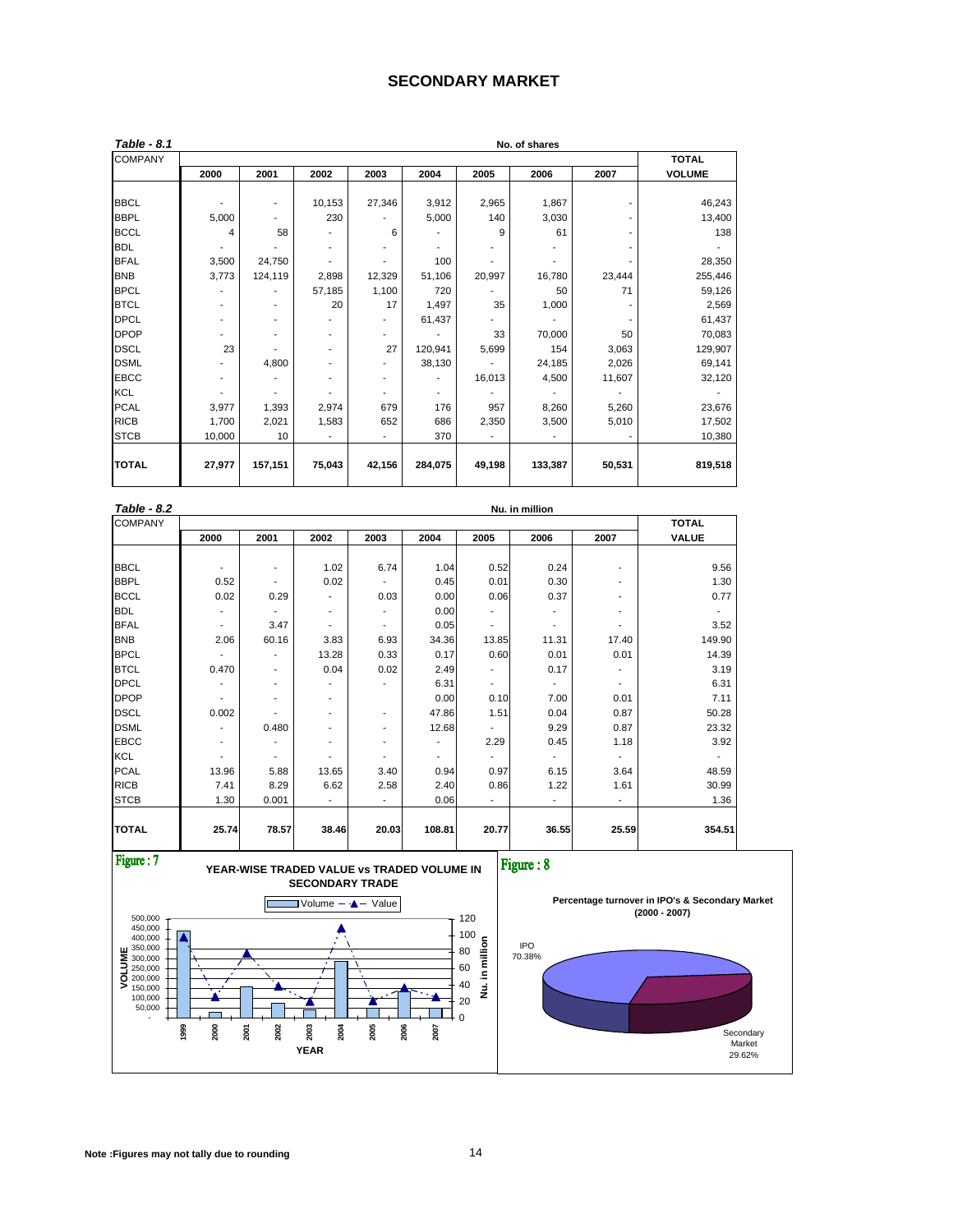#### *Table - 9* **MARKET PRICE** *Table - 9….. Contd.* **MARKET PRICE**

 $\overline{\phantom{0}}$ 

h

|             |              | <b>Market Price</b> |            | <b>Year End</b>      |
|-------------|--------------|---------------------|------------|----------------------|
| Company     | Year         | High                | Low        | <b>Closing Price</b> |
| <b>BCCL</b> | 2002         | 5,000               | 4,000      | 5,000                |
|             | 2003         | 5,200               | 5,000      | 5,000                |
|             | 2004         | 5,000               | 5,000      | 5,000                |
|             | 2005         | 8,000               | 5,000      | 6,000                |
|             | 2006         | 6,000               | 6,000      | 6,000                |
|             | 2007         | N.A                 | N.A        | 600                  |
| <b>RICB</b> | 2002         | 4,205               | 4,100      | 4,205                |
|             | 2003         | 4,205               | 1,000      | 3,500                |
|             | 2004         | 3,650               | 3,000      | 3,500                |
|             | 2005         | 420                 | 300        | 300                  |
|             | 2006         | 350                 | 300        | 350                  |
|             | 2007         | 350                 | 299        | 350                  |
| <b>PCAL</b> | 2002         | 4,600               | 4,000      | 4,600                |
|             | 2003         | 5,300               | 4,400      | 5,200                |
|             | 2004         | 5,500               | 4,000      | 5,500                |
|             | 2005         | 600                 | 440        | 600                  |
|             | 2006         | 800                 | 650        | 700                  |
|             | 2007         | 800                 | 550        | 800                  |
| <b>BTCL</b> | 2002         | 2,000               | 1,500      | 1,500                |
|             | 2003         | 1,500               | 1,000      | 1,000                |
|             | 2004         | 1,701               | 1,000      | 1,701                |
|             | 2005         | 1,701               | 1,701      | 1,701                |
|             | 2006         | 170                 | 170        | 170                  |
|             | 2007         | N.A                 | N.A        | 170                  |
| <b>BFAL</b> | 2002         | 140                 | 140        | 140                  |
|             | 2003         | 140                 | 140        | 140                  |
|             | 2004         | 510                 | 510        | 510                  |
|             | 2005         | 510                 | 510        | 510                  |
|             | 2006         | 510<br>N.A          | 100<br>N.A | 510                  |
| <b>BBPL</b> | 2007<br>2002 | 89                  | 89         | 510<br>89            |
|             | 2003         | 89                  | 89         | 89                   |
|             | 2004         | 90                  | 90         | 90                   |
|             | 2005         | 90                  | 90         | 90                   |
|             | 2006         | 100                 | 100        | 100                  |
|             | 2007         | N.A                 | N.A        | 100                  |
| BDL         | 2002         | 100                 | 100        | 100                  |
|             | 2003         | 100                 | 100        | 100                  |
|             | 2004         | 100                 | 100        | 100                  |
|             | 2005         | 100                 | 100        | 100                  |
|             | 2006         | 100                 | 100        | 100                  |
|             | 2007         | N.A                 | N.A        | 100                  |
| <b>BBCL</b> | 2002         | 100                 | 100        | 100                  |
|             | 2003         | 350                 | 100        | 100                  |
|             | 2004         | 310                 | 245        | 245                  |
|             | 2005         | 200                 | 140        | 200                  |
|             | 2006         | 220                 | 100        | 100                  |
|             | 2007         |                     |            |                      |
|             |              |                     |            |                      |

|             |              | <b>Market Price</b> |            | <b>Year End</b>      |             |              | <b>Market Price</b> |            | <b>Year End</b>      |
|-------------|--------------|---------------------|------------|----------------------|-------------|--------------|---------------------|------------|----------------------|
| Company     | Year         | High                | Low        | <b>Closing Price</b> | Company     | Year         | High                | Low        | <b>Closing Price</b> |
| <b>BCCL</b> | 2002         | 5,000               | 4,000      | 5,000                | <b>BNB</b>  | 2002         | 2,000               | 1,100      | 2,000                |
|             | 2003         | 5,200               | 5,000      | 5,000                |             | 2003         | 2,000               | 550        | 550                  |
|             | 2004         | 5,000               | 5,000      | 5,000                |             | 2004         | 750                 | 650        | 650                  |
|             | 2005         | 8,000               | 5,000      | 6,000                |             | 2005         | 750                 | 645        | 650                  |
|             | 2006         | 6,000               | 6,000      | 6,000                |             | 2006         | 750                 | 650        | 650                  |
|             | 2007         | N.A                 | N.A        | 600                  |             | 2007         | 805                 | 635        | 805                  |
| RICB        | 2002         | 4,205               | 4,100      | 4,205                | <b>DPCL</b> | 2002         | 100                 | 100        | 100                  |
|             | 2003         | 4,205               | 1,000      | 3,500                |             | 2003         | 100                 | 100        | 100                  |
|             | 2004         | 3,650               | 3,000      | 3,500                |             | 2004         | 100                 | 120        | 120                  |
|             | 2005         | 420                 | 300        | 300                  |             | 2005         | 120                 | 120        | 100                  |
|             | 2006         | 350                 | 300        | 350                  |             | 2006         | 120                 | 100        | 120                  |
|             | 2007         | 350                 | 299        | 350                  |             | 2007         | N.A                 | N.A        | 120                  |
| PCAL        | 2002         | 4,600               | 4,000      | 4,600                | <b>DSML</b> | 2002         | 100                 | 100        | 100                  |
|             | 2003         | 5,300               | 4,400      | 5,200                |             | 2003         | 100                 | 100        | 100                  |
|             | 2004         | 5,500               | 4,000      | 5,500                |             | 2004         | 370                 | 300        | 300                  |
|             | 2005         | 600                 | 440        | 600                  |             | 2005         | 370                 | 300        | 300                  |
|             | 2006         | 800                 | 650        | 700                  |             | 2006         | 429                 | 300        | 429                  |
|             | 2007         | 800                 | 550        | 800                  |             | 2007         | 429                 | 429        | 429                  |
| <b>BTCL</b> | 2002         | 2,000               | 1,500      | 1,500                | <b>BPCL</b> | 2002         | 300                 | 205        | 250                  |
|             | 2003         | 1,500               | 1,000      | 1,000                |             | 2003         | 300                 | 250        | 250                  |
|             | 2004         | 1,701               | 1,000      | 1,701                |             | 2004         | 240                 | 240        | 240                  |
|             | 2005         | 1,701               | 1,701      | 1,701                |             | 2005         | 240                 | 240        | 240                  |
|             | 2006         | 170                 | 170        | 170                  |             | 2006         | 100                 | 100        | 100                  |
|             | 2007         | N.A                 | N.A        | 170                  |             | 2007         | 100                 | 100        | 100                  |
| <b>BFAL</b> | 2002         | 140                 | 140        | 140                  | <b>STCB</b> | 2002         | 130                 | 130        | 130                  |
|             | 2003         | 140                 | 140        | 140                  |             | 2003         | 130                 | 130        | 130                  |
|             | 2004         | 510                 | 510        | 510                  |             | 2004         | 130                 | 190        | 190                  |
|             | 2005         | 510                 | 510        | 510                  |             | 2005         | 190                 | 130        | 190                  |
|             | 2006         | 510                 | 100<br>N.A | 510                  |             | 2006         | 190                 | 190<br>N.A | 190                  |
| <b>BBPL</b> | 2007         | N.A<br>89           |            | 510<br>89            | <b>DSCL</b> | 2007         | N.A<br>100          |            | 190<br>100           |
|             | 2002<br>2003 | 89                  | 89<br>89   | 89                   |             | 2002<br>2003 | 100                 | 100<br>100 | 100                  |
|             | 2004         | 90                  | 90         | 90                   |             | 2004         | 400                 | 350        | 350                  |
|             | 2005         | 90                  | 90         | 90                   |             | 2005         | 400                 | 250        | 272                  |
|             | 2006         | 100                 | 100        | 100                  |             | 2006         | 272                 | 100        | 272                  |
|             | 2007         | N.A                 | N.A        | 100                  |             | 2007         | 300                 | 275        | 300                  |
| <b>BDL</b>  | 2002         | 100                 | 100        | 100                  | <b>DPOP</b> | 2002         | 100                 | 100        | 100                  |
|             | 2003         | 100                 | 100        | 100                  |             | 2003         | 100                 | 100        | 100                  |
|             | 2004         | 100                 | 100        | 100                  |             | 2004         | 100                 | 100        | 100                  |
|             | 2005         | 100                 | 100        | 100                  |             | 2005         | 350                 | 350        | 350                  |
|             | 2006         | 100                 | 100        | 100                  |             | 2006         | 100                 | 100        | 100                  |
|             | 2007         | N.A                 | N.A        | 100                  |             | 2007         | 200                 | 200        | 200                  |
| BBCL        | 2002         | 100                 | 100        | 100                  | <b>EBCC</b> | 2005         | 200                 | 100        | 100                  |
|             | 2003         | 350                 | 100        | 100                  |             | 2006         | 100                 | 100        | 100                  |
|             | 2004         | 310                 | 245        | 245                  |             | 2007         | 140                 | 100        | 140                  |
|             | 2005         | 200                 | 140        | 200                  | <b>KCL</b>  | 2007         | 100                 | 100        | 100                  |
|             |              |                     |            |                      |             |              |                     |            |                      |

\* Drop in figures are due to splitting of shares from Nu.1,000 to Nu.100 per shares Note : NA - no secondary transactions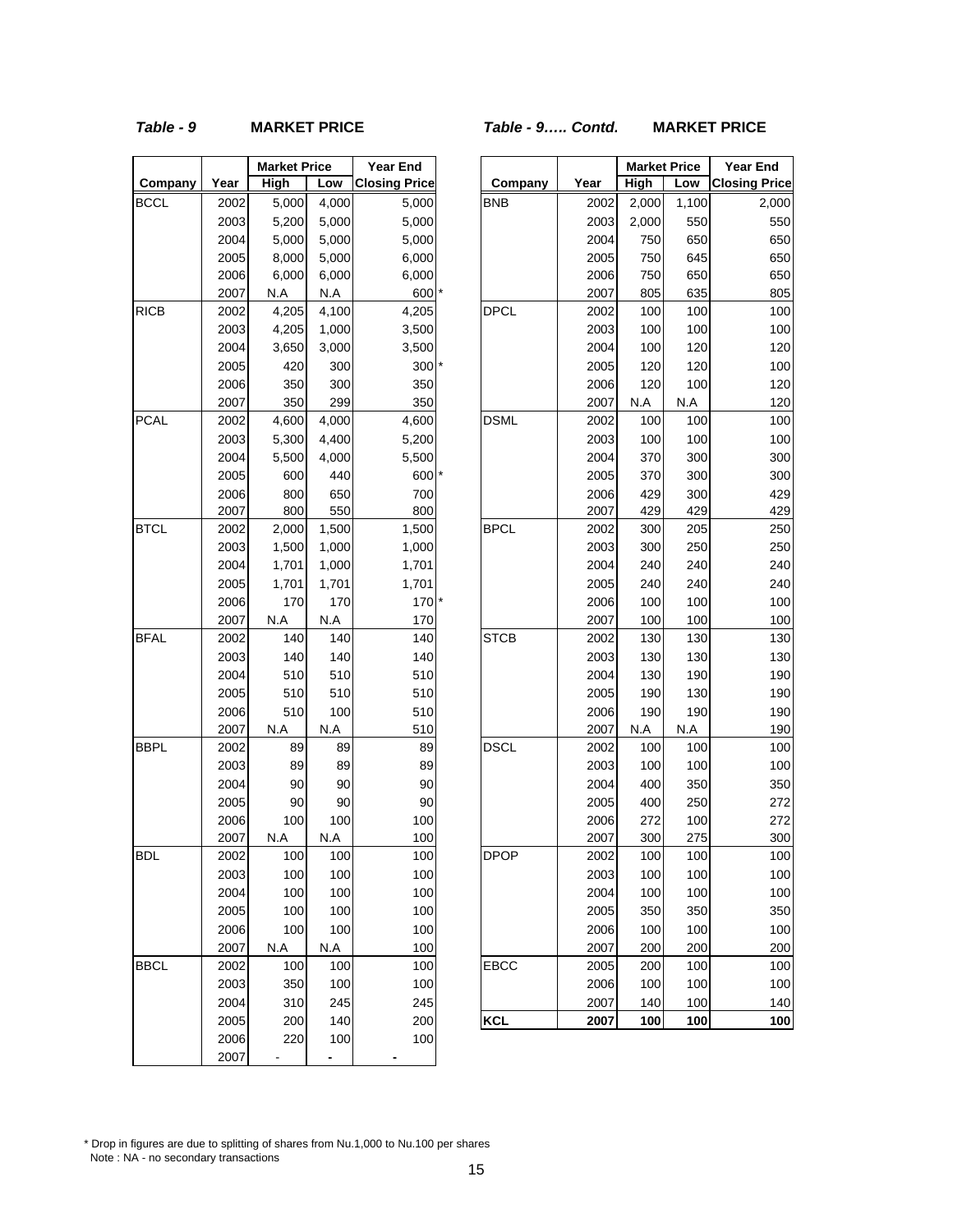#### **YEAR-WISE SECURITIES HOLDINGS IN THE CENTRAL DEPOSITORY**

*Table - 10*

|                                                                     |           |           | <b>Yearwise turnover of Securities in Depository</b> |           |            |                                      |                                     |                                 |                                                    | Percent                                    |
|---------------------------------------------------------------------|-----------|-----------|------------------------------------------------------|-----------|------------|--------------------------------------|-------------------------------------|---------------------------------|----------------------------------------------------|--------------------------------------------|
| Company                                                             | 2003      | 2004      | 2005                                                 | 2006      | 2007       | Paid Up<br><b>Shares</b><br>for 2006 | <b>Face Value</b><br>(IPO)<br>Price | <b>Last Sale</b><br>Price (Nu.) | <b>Total Holdings</b><br>Nu. in Millions<br>(2007) | holdings<br>of securities<br>in Depository |
| <b>BBCL</b>                                                         | 1,150,000 | 1,150,000 | 1,150,000                                            | 1,150,000 |            |                                      | 100                                 | 100                             |                                                    |                                            |
| <b>BBPL</b>                                                         | 498.100   | 498.100   | 498.100                                              | 1,400,014 | 1.400.014  | 1,400,014                            | 100                                 | 100                             | 140,001,400                                        | 100%                                       |
| <b>BCCL</b>                                                         | 43.204    | 43.204    | 43.204                                               | 43.204    | 1,000,000  | 1,000,000                            | 100                                 | 600                             | 600.000.000                                        | 100%                                       |
| <b>BDL</b>                                                          | 12.250    | 12,250    | 12.250                                               | 12,250    | 12.250     | 140.929                              | 100                                 | 100                             | 14,092,900                                         | 9%                                         |
| <b>BFAL</b>                                                         | 59.850    | 59.850    | 1.500.000                                            | 1.500.000 | 1.500.000  | 1.500.000                            | 100                                 | 510                             | 765.000.000                                        | 100%                                       |
| <b>BNB</b>                                                          | 1,190,080 | 1,190,080 | 1,190,080                                            | 1,190,080 | 1,190,080  | 1,190,080                            | 100                                 | 650                             | 773,552,000                                        | 100%                                       |
| <b>BPCL</b>                                                         | 117.438   | 117,438   | 249,334                                              | 249.334   | 249,334    | 249,334                              | 100                                 | 100                             | 24,933,400                                         | 100%                                       |
| <b>BTCL</b>                                                         | 10.220    | 10.416    | 10.416                                               | 209.400   | 209.400    | 209.400                              | 100                                 | 170                             | 35.598.000                                         | 100%                                       |
| <b>DPCL</b>                                                         | 62.370    | 62.370    | 62.370                                               | 62.370    | 62.370     | 62.370                               | 100                                 | 120                             | 7.484.400                                          | 100%                                       |
| <b>DPOP</b>                                                         | 30.000    | 30.000    | 30.000                                               | 100.000   | 100.000    | 100.000                              | 100                                 | 100                             | 10,000,000                                         | 100%                                       |
| <b>DSCL</b>                                                         | 304,032   | 304,032   | 304,032                                              | 456,543   | 456,543    | 456,543                              | 100                                 | 272                             | 124,179,696                                        | 100%                                       |
| <b>DSML</b>                                                         | 2,972     | 37,702    | 37,702                                               | 37,702    | 37.702     | 37.702                               | 100                                 | 429                             | 16,174,158                                         | 100%                                       |
| <b>KCL</b>                                                          |           |           |                                                      |           | 500,000    | 500,000                              | 100                                 | 100                             | 50,000,000                                         | 100%                                       |
| <b>PCAL</b>                                                         | 76,647    | 76,647    | 2,266,670                                            | 2,266,670 | 2,266,670  | 2,266,670                            | 100                                 | 700                             | 1,586,669,000                                      | 100%                                       |
| <b>RICB</b>                                                         | 96.000    | 96.000    | 960.000                                              | 960.000   | 960.000    | 960.000                              | 100                                 | 350                             | 336,000,000                                        | 100%                                       |
| <b>STCB</b>                                                         | 200,000   | 200,000   | 200,000                                              | 200.000   | 200,000    | 200,000                              | 100                                 | 190                             | 38,000,000                                         | 100%                                       |
| <b>EBCC</b>                                                         |           |           | 520,000                                              | 520,000   | 520,000    | 520,000                              | 100                                 | 100                             | 52,000,000                                         | 100%                                       |
| <b>TOTAL:-</b>                                                      | 3,853,163 | 3,888,089 | 8,514,158                                            | 9,837,567 | 10,664,363 | 10,793,042                           |                                     |                                 | 4,573,684,954                                      | 98.81%                                     |
| Figure: 9<br><b>YEAR-WISE SECURITIES HELD IN CENTRAL DEPOSITORY</b> |           |           |                                                      |           |            |                                      |                                     |                                 |                                                    |                                            |

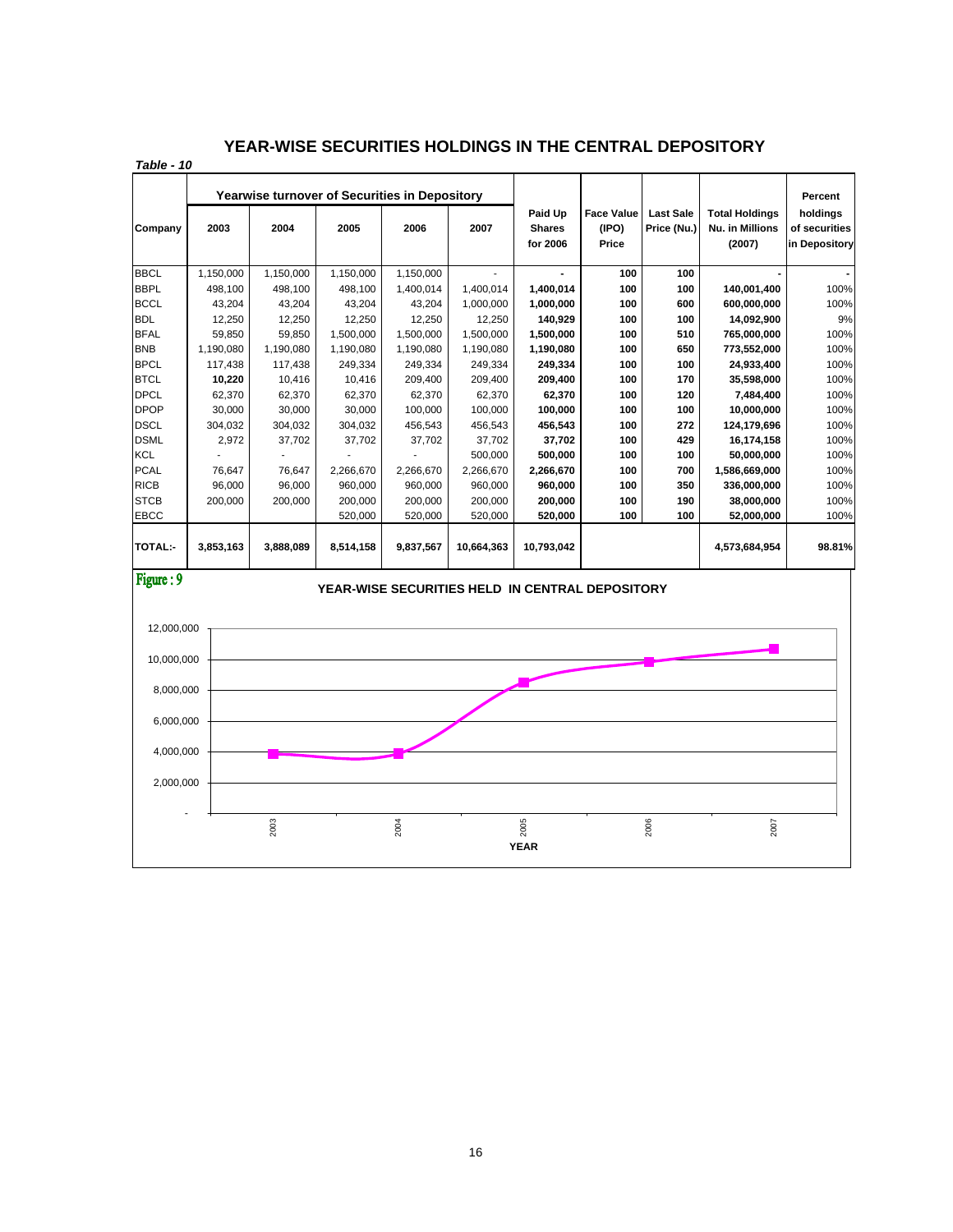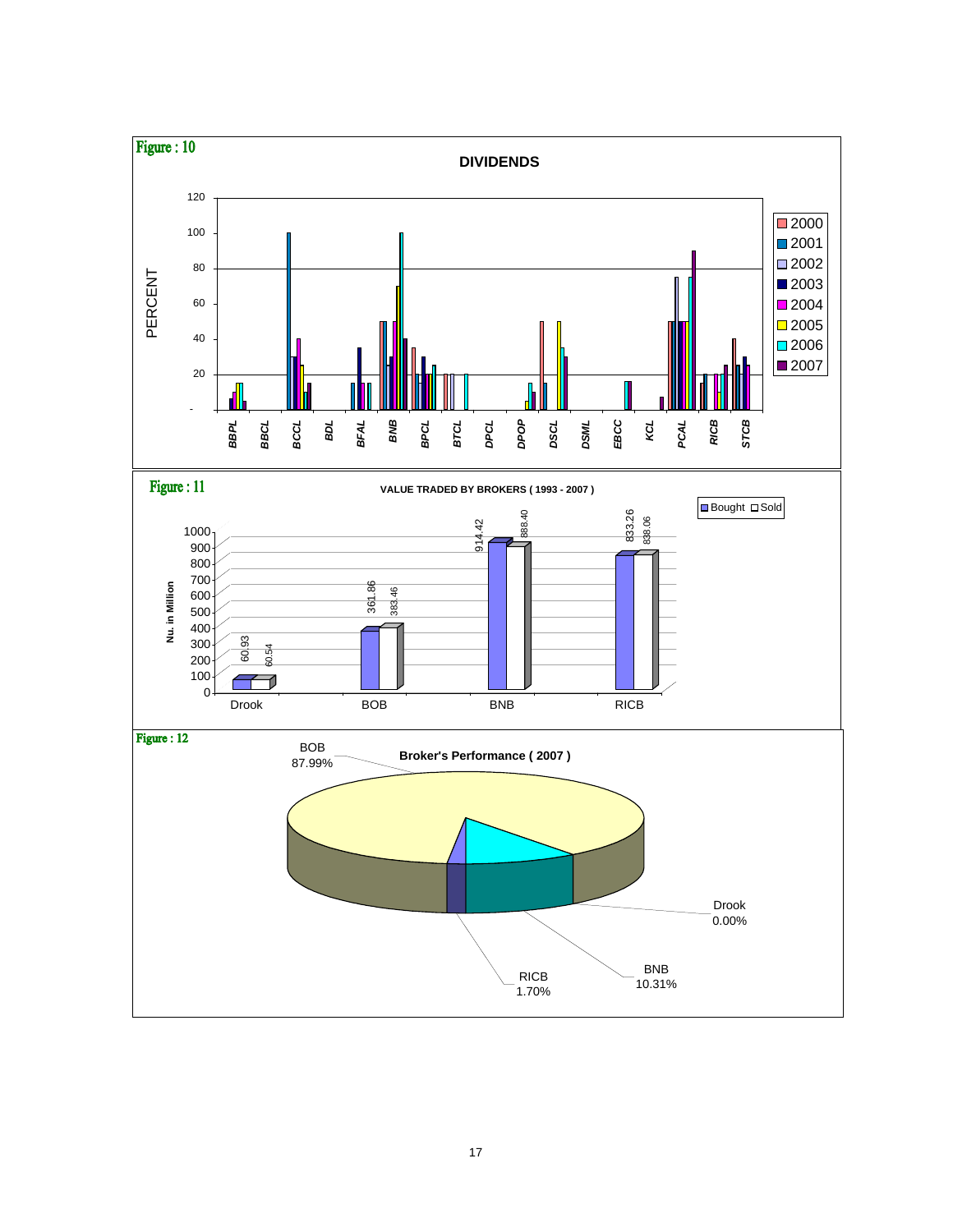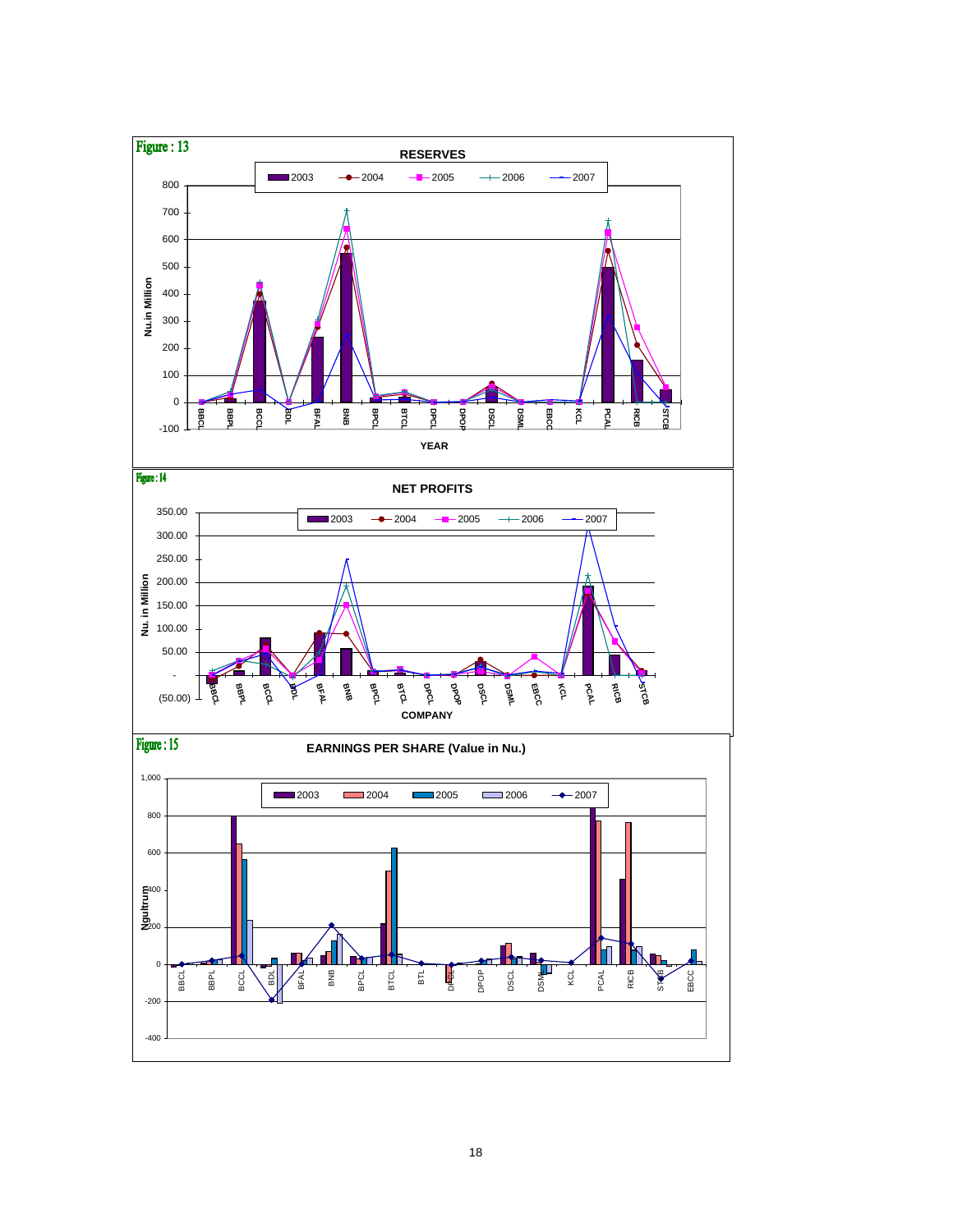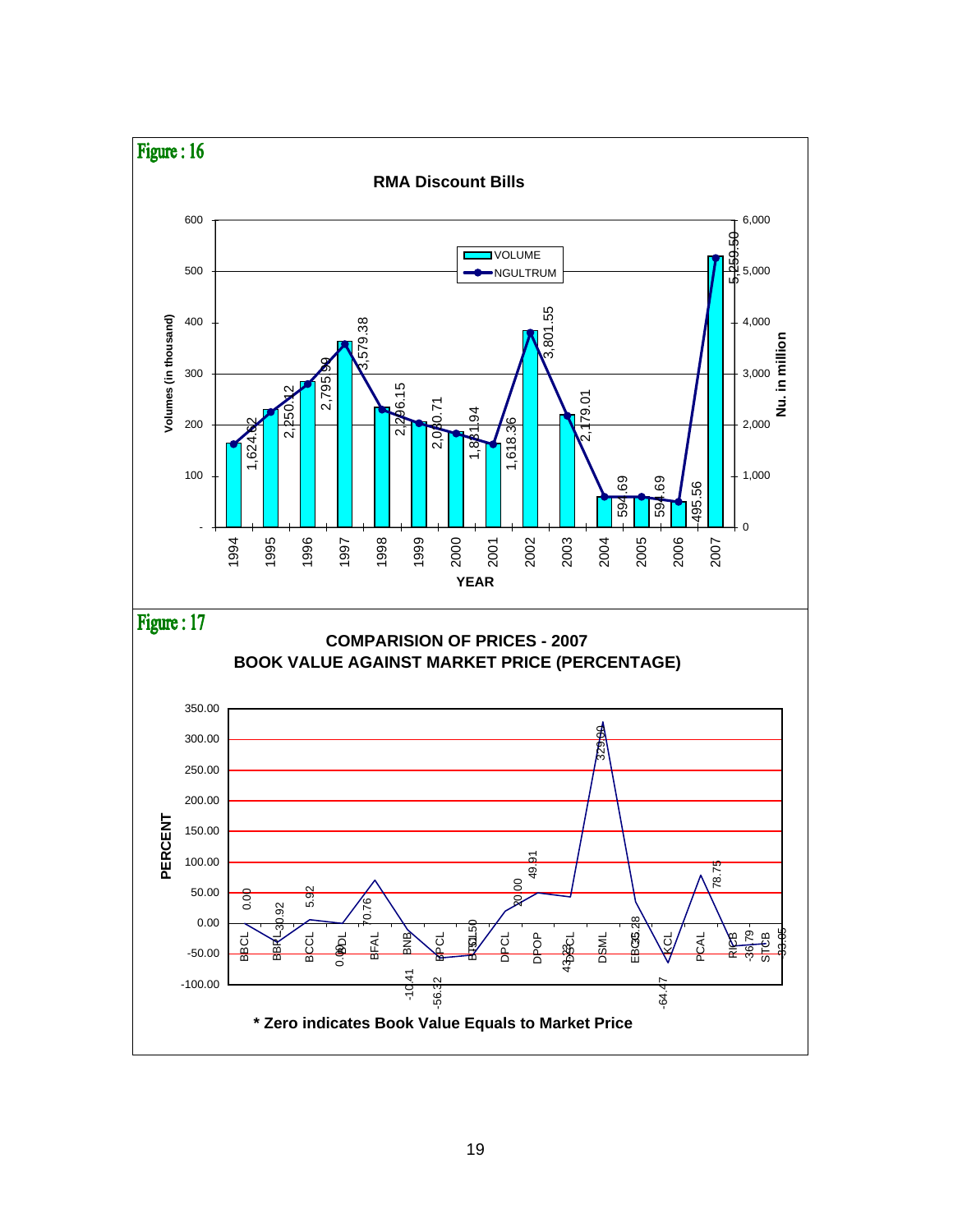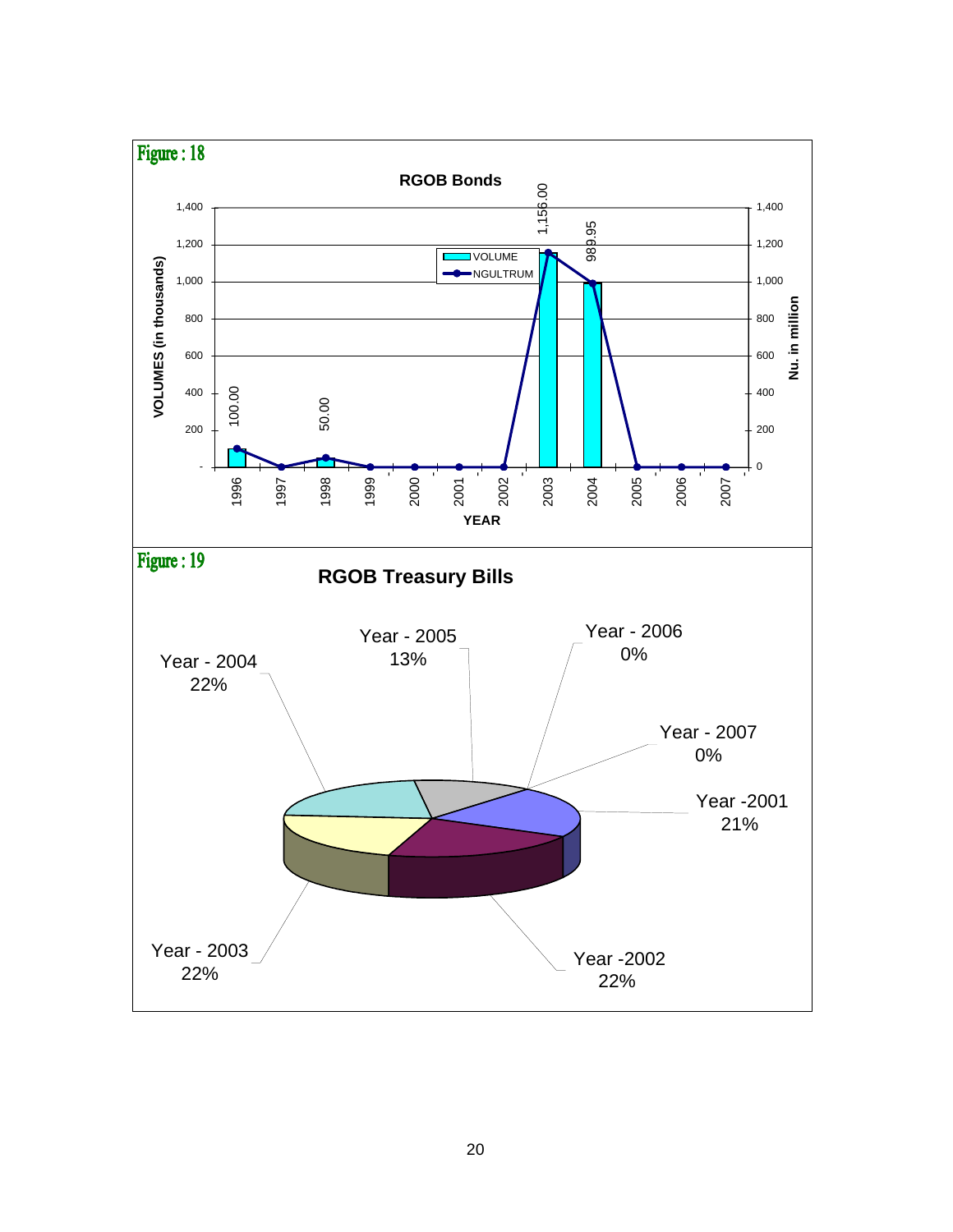#### **ROYAL SECURITIES EXCHANGE OF BHUTAN LIMITED BALANCE SHEET AS AT 31 DECEMBER 2007**

| <b>Sources of Funds</b>        | 2007<br>(Nu.) | 2006<br>(Nu.) |
|--------------------------------|---------------|---------------|
| Share Capital                  | 2,000,000.00  | 2,000,000.00  |
| <b>General Reserve</b>         | 3,504,533.17  | 3,248,031.48  |
| Capital Grants                 | 0.00          | 191,053.90    |
| <b>Total</b>                   | 5,504,533.17  | 5,439,085.38  |
| <b>Application of Funds</b>    |               |               |
| <b>Fixed Assets</b>            |               |               |
| <b>Gross Block</b>             | 4,336,474.22  | 4,265,722.22  |
| Less: Accumulated Depreciation | (3,313,357)   | (2,772,996)   |
|                                | 1,023,117.36  | 1,492,726.66  |
| Investments                    | 2,725,000.00  | 2,725,000.00  |
| <b>Current Assets:</b>         |               |               |
| Cash and Bank Balances         | 2,313,919.23  | 1,614,447.85  |
| Loans and Advances             | 138,612.89    | 76,638.83     |
| <b>Other Assets</b>            | 205,070.10    | 233,372.20    |
|                                | 2,657,602.22  | 1,924,458.88  |
| Less: Current Liabilities      | 901,186.41    | 703,100.16    |
| Net Current Assets             | 1,756,415.81  | 1,221,358.72  |
| <b>Total</b>                   | 5,504,533.17  | 5,439,085.39  |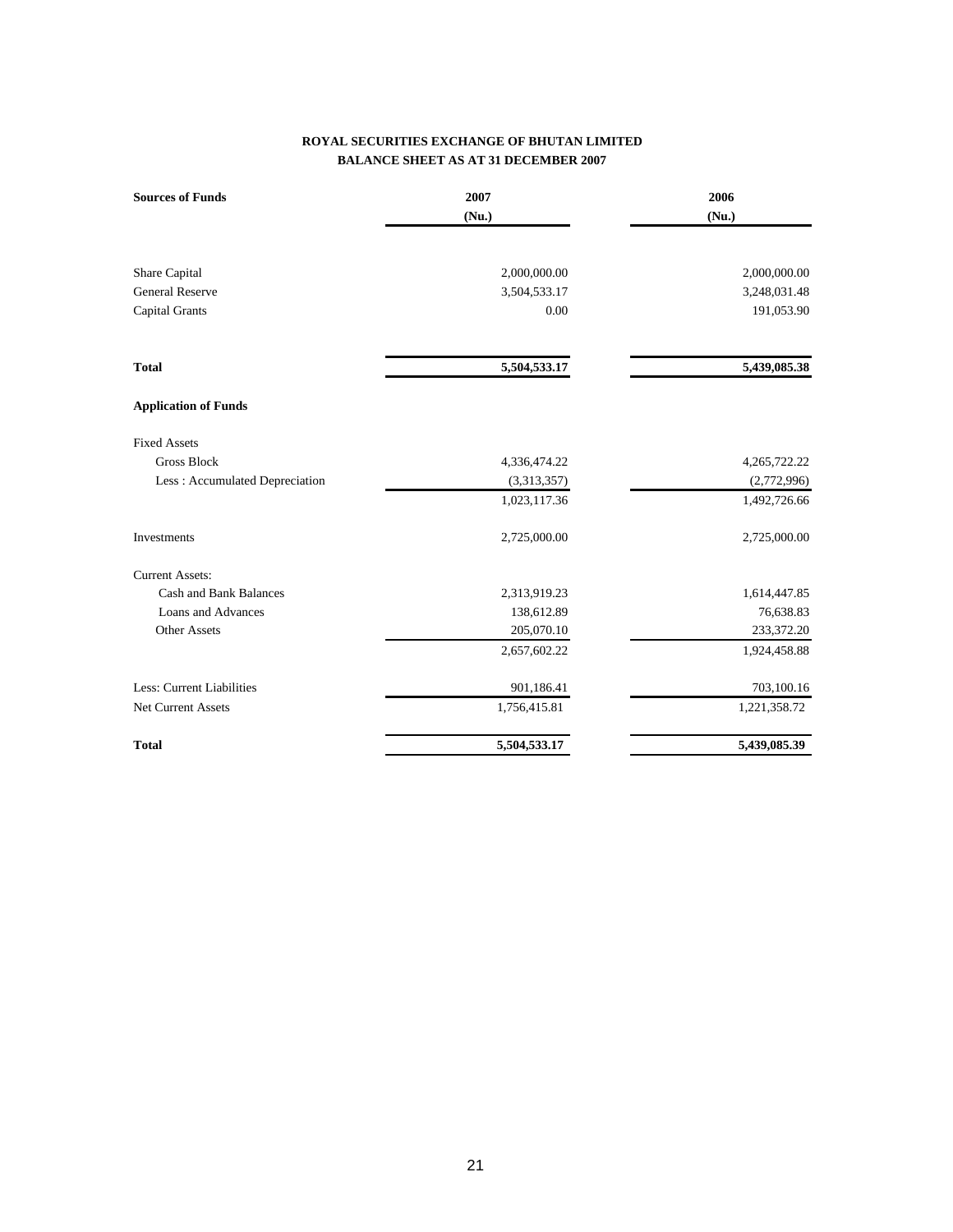#### **ROYAL SECURITIES EXCHANGE OF BHUTAN LIMITED PROFIT & LOSS ACCOUNT FOR THE YEAR ENDED 31 DECEMBER 2007**

|                                                          | 2007         | 2006         |
|----------------------------------------------------------|--------------|--------------|
|                                                          | (Nu.)        | (Nu.)        |
| <b>Income</b>                                            |              |              |
| Revenue and Commission                                   | 2,431,205.58 | 2,274,803.93 |
| Other Income                                             | 324,687.72   | 244,387.03   |
| <b>Total</b>                                             | 2,755,893.30 | 2,519,190.96 |
| <b>Expenditure</b>                                       |              |              |
| Employees Remuneration & Benefits                        | 1,330,746.00 | 1,202,095.00 |
| Other Expenses                                           | 709,408.91   | 970,021.63   |
| Depreciation                                             | 349,307.40   | 158,389.16   |
| Total                                                    | 2,389,462.31 | 2,330,505.79 |
| Profit before Tax                                        | 366,430.99   | 188,685.17   |
| Provision for Taxation                                   | 109,929.30   | 56,605.55    |
| Profit / (Loss) after tax transferred to General Reserve | 256,501.69   | 132,079.62   |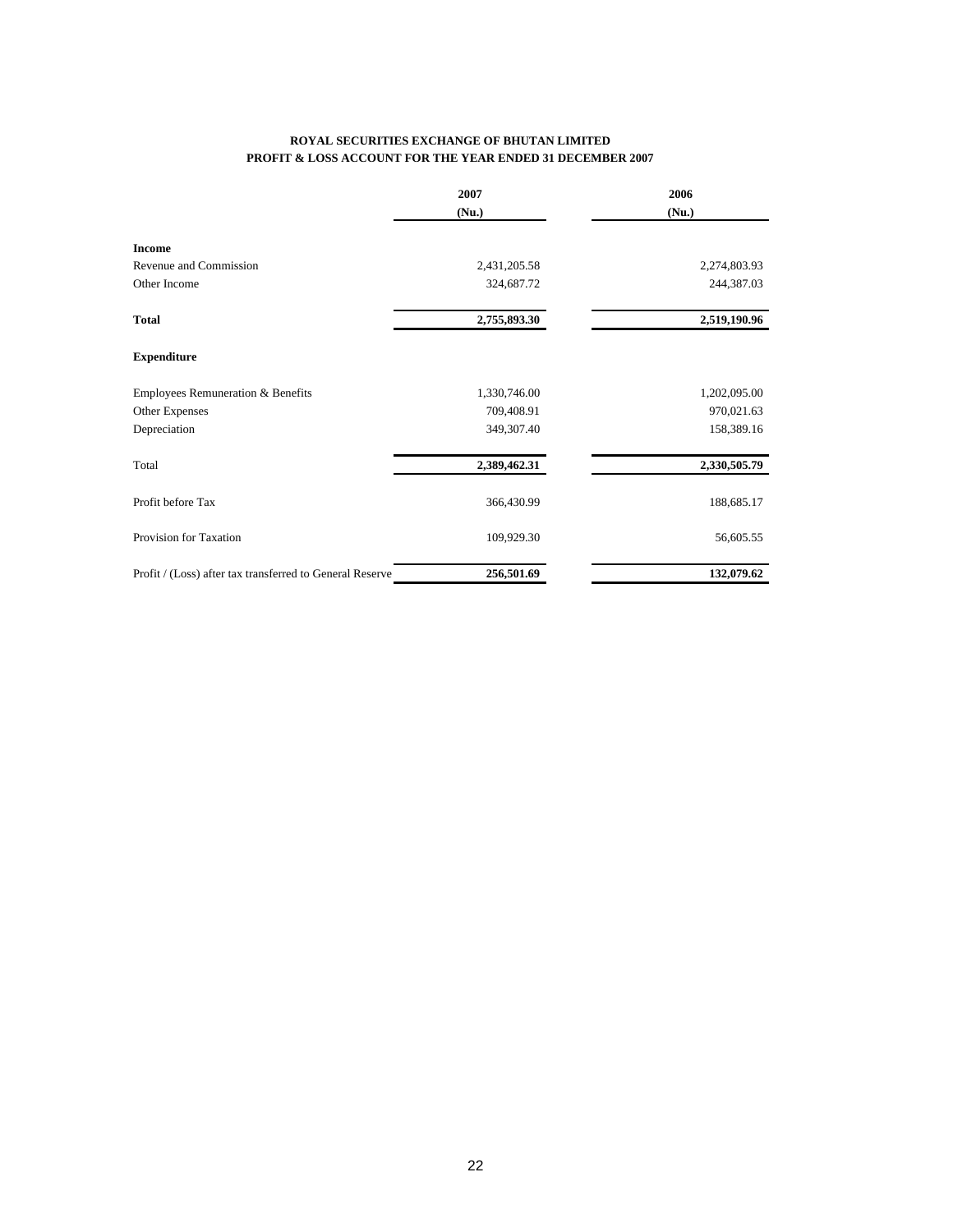#### **ROYAL SECURITIES EXCHANGE OF BHUTAN LIMITED**

#### **CASH FLOW STATEMENT FOR YEAR ENDED ON 31 DECEMBER 2007**

|                                                      | 2007<br>(Nu.)  | 2006<br>(Nu.) |
|------------------------------------------------------|----------------|---------------|
| Net Cash Flow from Operating Activities              | 279,959.62     | 276,179       |
| Returns on Investments and Servicing of Finance      | 204,020.56     | 204,021       |
| Taxation                                             | (109, 929, 30) | (56,606)      |
| Capital Expenditure                                  | 70,752.00      | 976,337       |
| Net Cash Inflow/(Out Flow) from Investing activities |                |               |
| Financing                                            |                |               |
| Net Cash Inflow/(Out Flow) after financing           | 444,803        | 1,399,931     |
| Increase / (Decrease) in Cash                        | 699,471.38     | (777, 627)    |